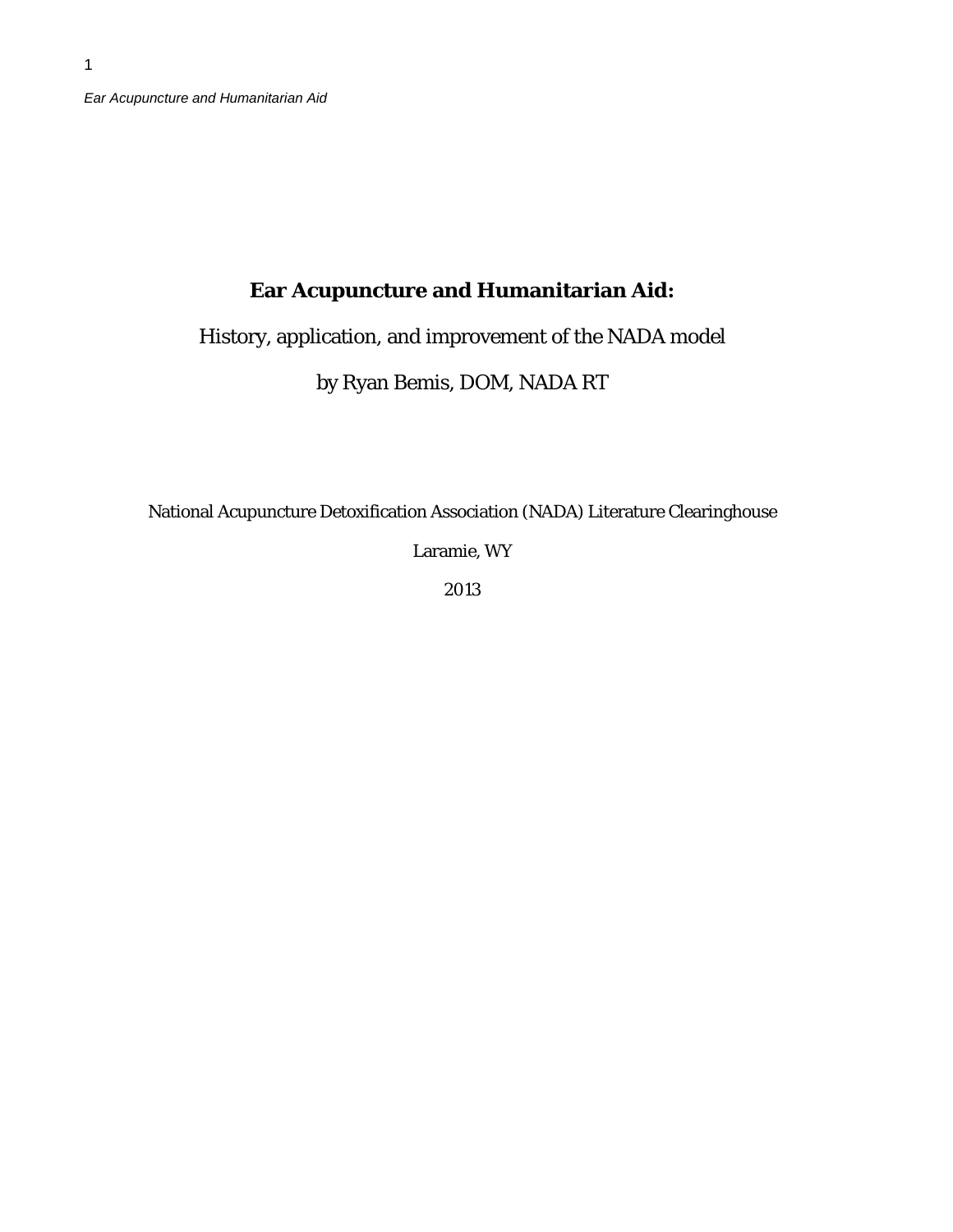### **Abstract**

2

The NADA model is a training and therapy approach involving a standardized ear (auricular) acupuncture protocol used for various health conditions. This paper contends that as a capacity-building tool, the NADA model is an appropriate humanitarian aid intervention in the aftermath of disaster/war. The model has historical roots in the barefoot doctor movement, Chinese medicine, and French physician Paul Nogier's auricular medicine system. The protocol was developed in New York at Lincoln Hospital as an addictions therapy, and has since been integrated into a variety of humanitarian aid contexts. As a model, the protocol is taught to lay health workers and local personnel, provided as a barrier-free component of recovery services, and offered in a group setting on a regular basis for people seeking assistance. Due to the versatility of applications, the model can be integrated within a variety of behavioral health and humanitarian aid settings. This paper also discusses how the US non-profit organization NADA (National Acupuncture Detoxification Association), NADA trainers, and full body acupuncturists can work to improve the use of this model in the aftermath of disaster/war.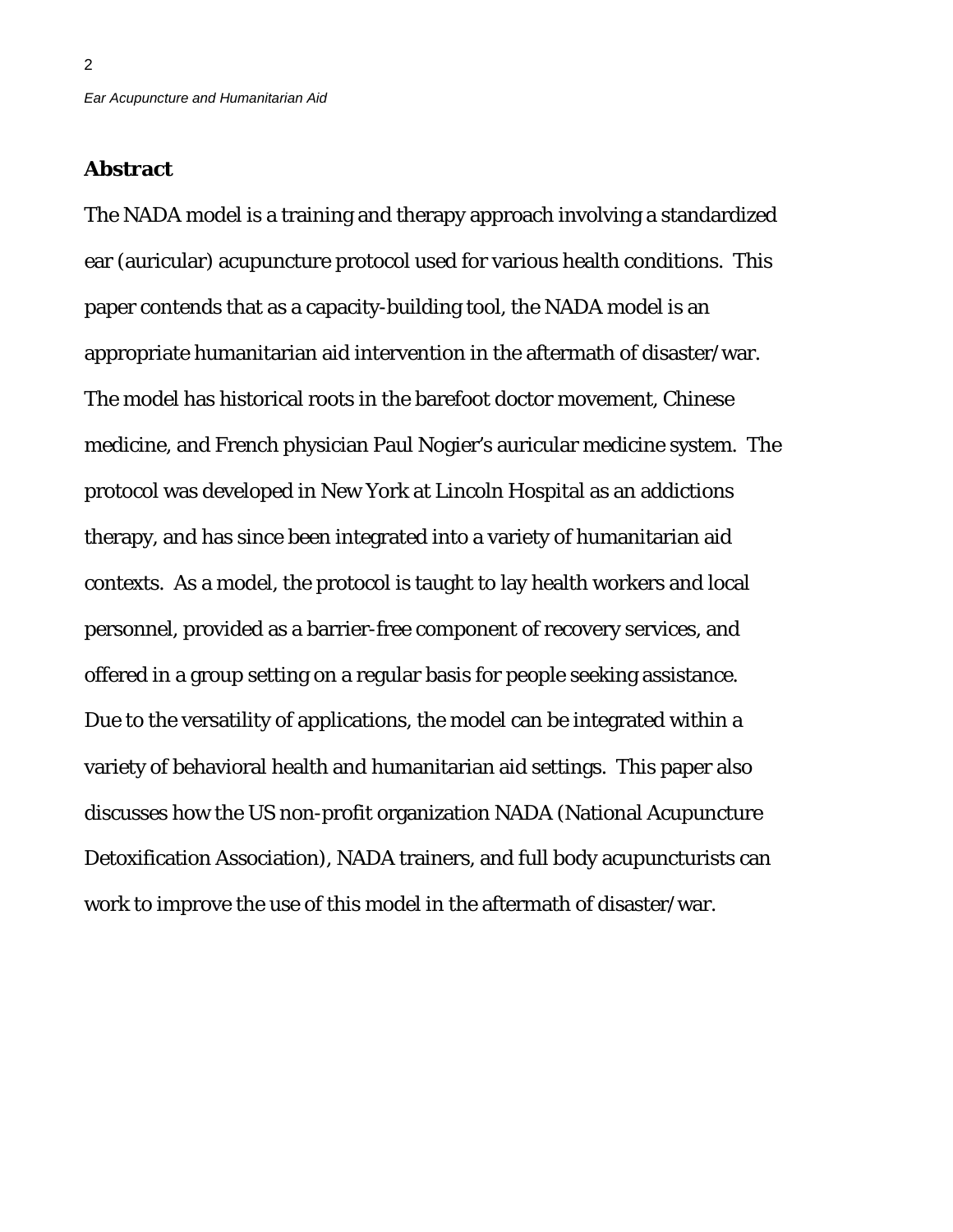## **Introduction**

3

The National Acupuncture Detoxification Association (NADA) ear acupuncture protocol, originally developed in the 1970's for addictions treatment, has since been applied more broadly and is used within a wide variety of community health settings. Consisting of five points in the outer ear, these points are understood to have a balancing effect on the body. The protocol was pioneered at Lincoln Hospital in the Bronx, NY. Lincoln specialists created an entire model of training around the philosophy of the protocol, in terms of approach, application and execution. This approach is known as the NADA model. The protocol is taught to local community workers and lay health personnel who can provide ongoing cost-effective services. Practitioners offer it as a non-verbal therapy, applied in a group setting and integrated as a component of self-help and comprehensive behavioral health care. Training and advocacy for the NADA model is carried out by the not-for-profit US organization, the National Acupuncture Detoxification Association, as well as international NADA groups.

Since the 1990's, the NADA model has been integrated as a component of humanitarian relief efforts following natural disasters and war, postwar, and refugee contexts. Examples of international aid programs that have helped facilitate these efforts include Catholic Relief Services, USAID, Partners in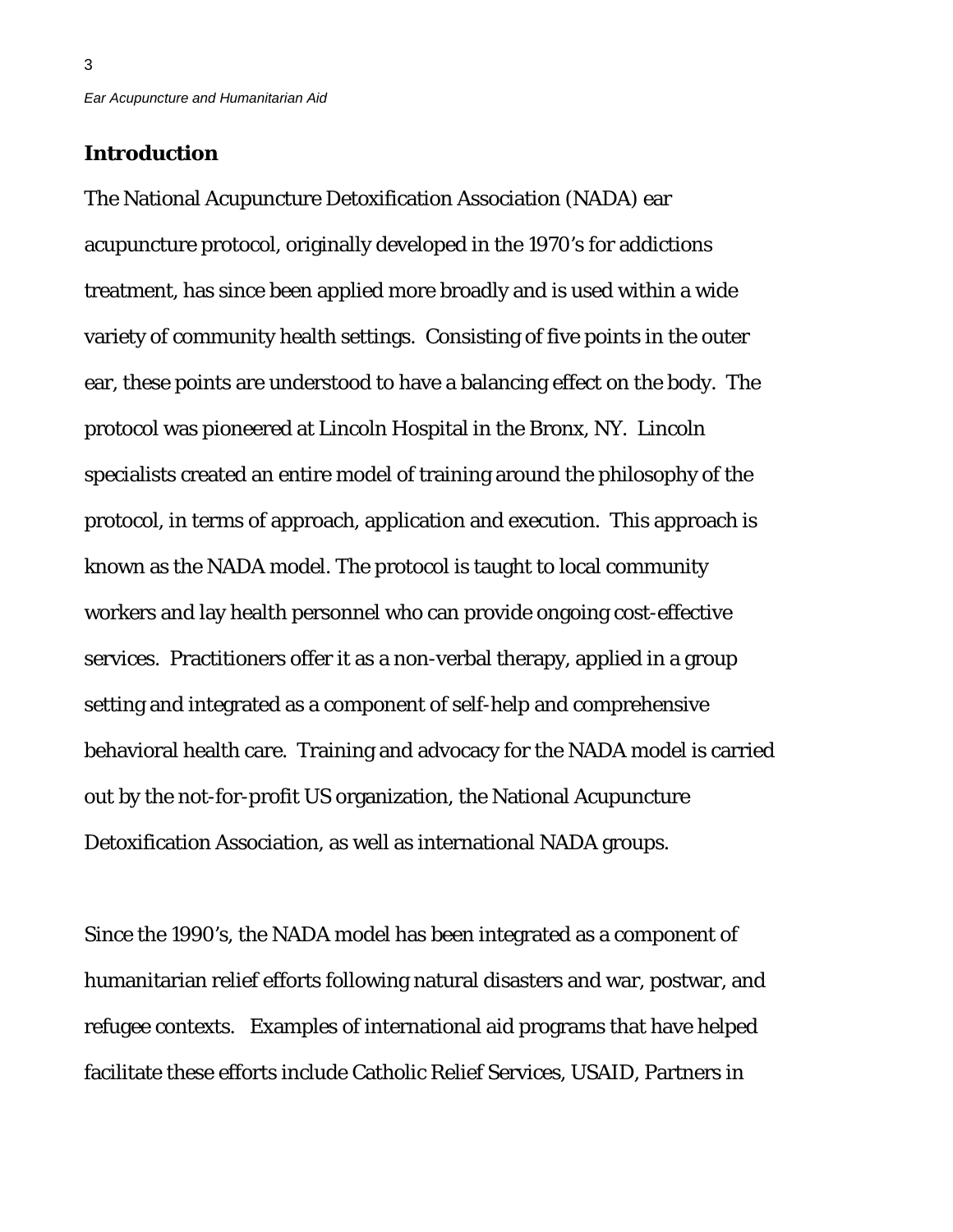Health and Real Medicine. Trainers of the NADA protocol teach local personnel how to apply the technique within their community. This paper contends that as a capacity-building model—not a medical missions brigade the NADA model is designed to reinforce local capacities. As such, it can be an appropriate intervention for humanitarian aid, as part of short-, medium- as well as long-term recovery efforts.

Because conducting standardized controlled research within a postdisaster/war environment is inappropriate, the evidence base for this humanitarian aid modality is limited. Nevertheless, qualitative data collected with standardized self-report assessments, anecdotal data narrative reports, and client-usage from within many programs that use the NADA protocol demonstrate its value within these contexts. Recent pilot reports on the outcomes of NADA trainings in humanitarian aid contexts show promise that locally-trained health workers are able to apply the protocol effectively as a community health tool (Cole & Yarberry, 2011, Yarberry, 2010, Naku, 2010).

Evidence exists to support the use of the NADA protocol within a variety of health settings, including addictions, psychiatric, prisons, harm reduction and cancer therapy (Valois et al., 2012, Carter et al,. 2011, Chang, Sommers & Hertz, 2010, Harding, Haris & Chadwich, 2008, Payer et al., 2007, Santasiero & Neussle 2007, Stuyt & Meeker, 2006, Janssen, Demores & Whynot, 2005,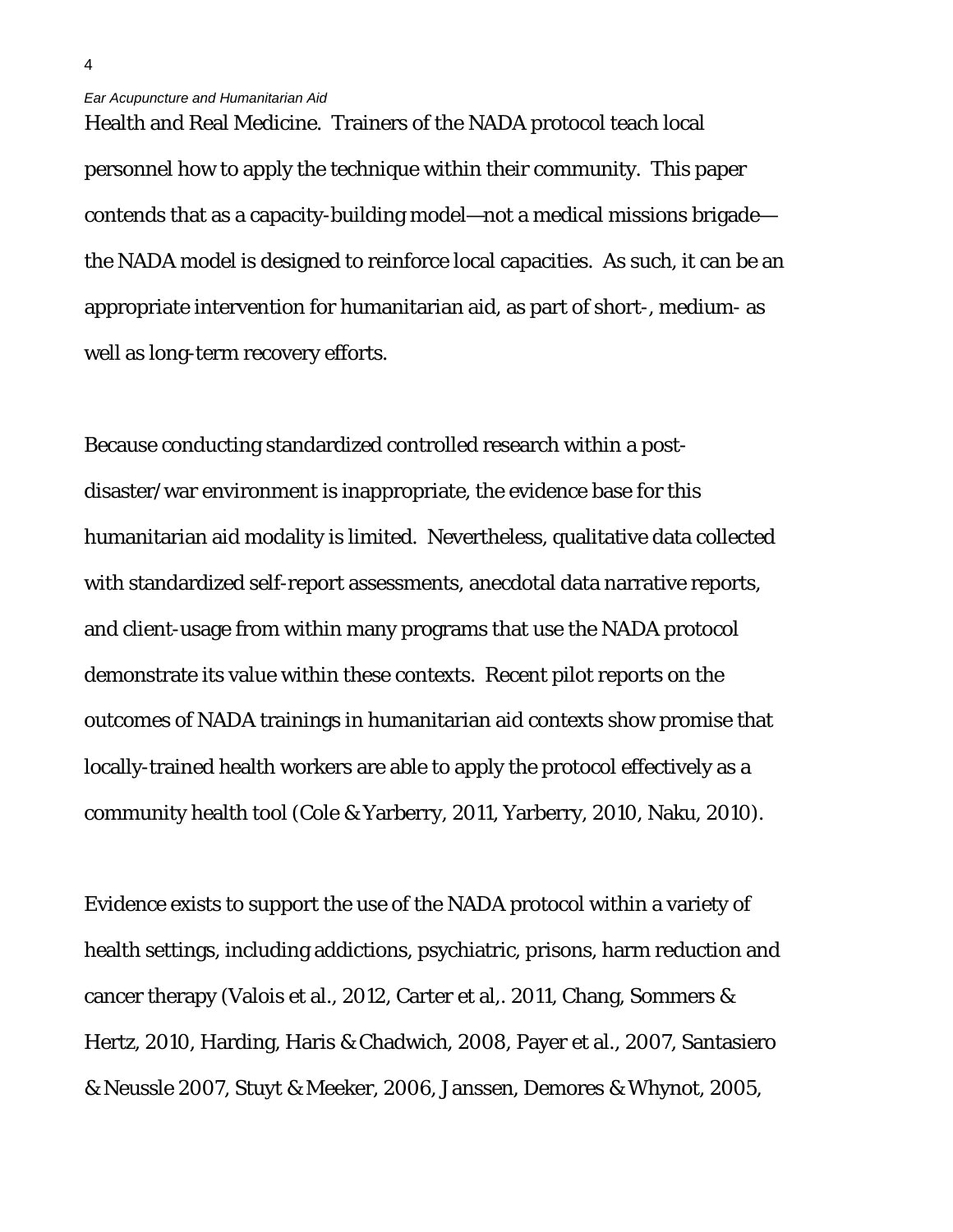Berman et al., 2004, Nixon, Cheng & Cloutier, 2003, Berman & Lundberg, 2002, Russell, Sharp & Gilbertson 2000, Avants et al., 2000, Shwartz, Saitz, Mulvey and Brannigan 1999). The acceptability of acupuncture as a behavioral health therapy is also well established. The US federal government's Center for Substance Abuse Treatment (2006), the United Nations (2006), as well as the US Department of Defense/Veteran's Affairs (2010) have each published guidelines that address the value of acupuncture for conditions such as chemical dependency and post traumatic stress disorder (PTSD).

The problems of humanitarian aid projects are well documented (Wolfberg, 2006, Van Tilburg, 1995, Roberts, 1995, Bezrucha, 2000). Challenges exist for both outside aid groups and the local communities affected. Though altruism and good intentions may guide the efforts, bringing aid into a sensitive region does not come without its hazards and possible harm for those assisted as well as the aid workers themselves. Aid workers may possess knowledge of local traditions, languages, and cultural nuances/norms/mores, yet still not provide care with cultural competency. Long-term assistance from outside humanitarian aid groups can create a dependency and paternalistic relationship between aid workers and vulnerable, devastated communities. It can disrupt local traditions and health systems and put local doctors out of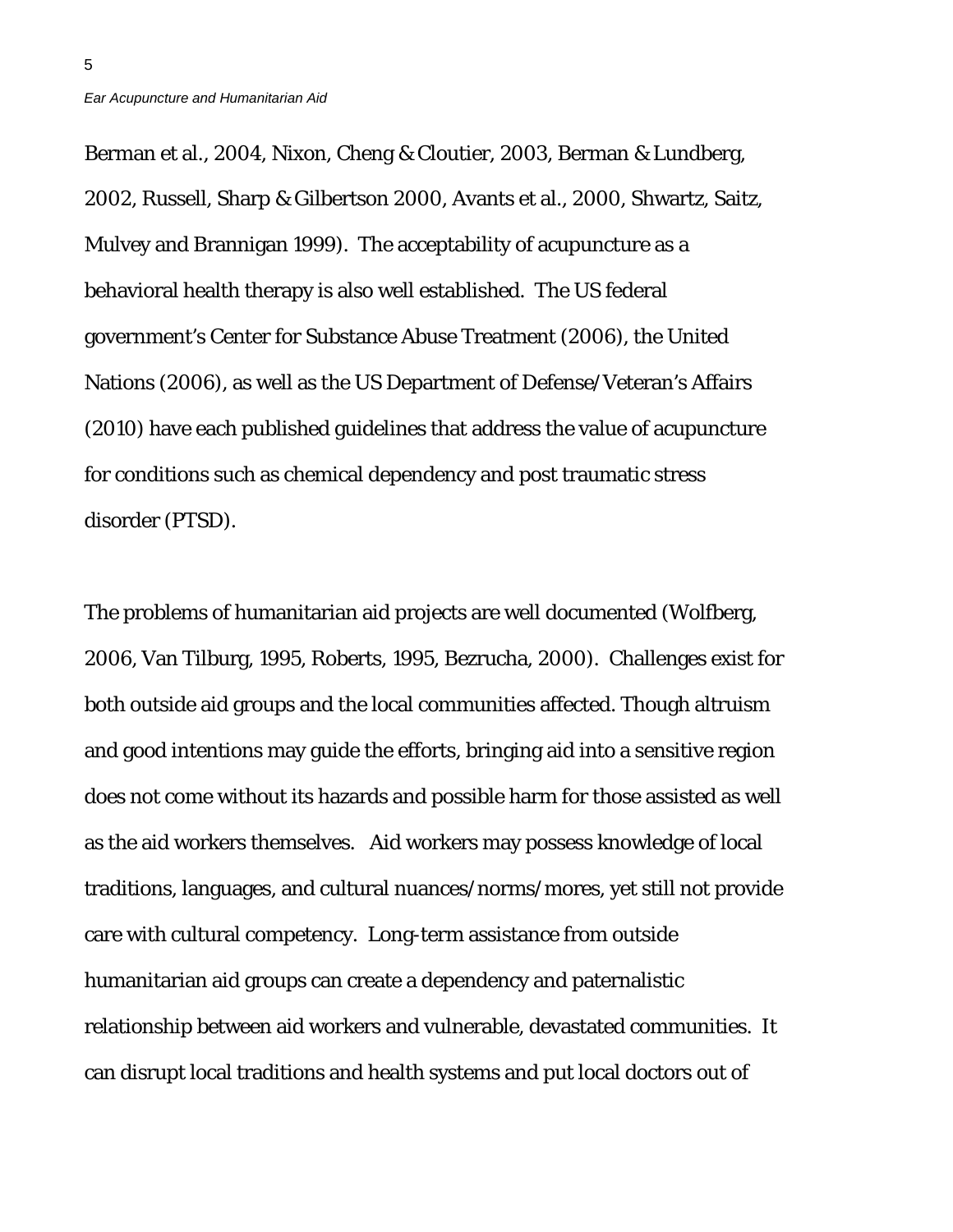work. Medical aid, as is promoted by the western psychiatric model, also has limitations and hazards. Diagnosing entire populations with post-traumatic stress disorder (PTSD), for example, may actually be inappropriate in places affected by war (Summerfield, 1999). The labeling and application of Diagnostic and Statistical Manual (DSM) diagnoses onto populations by international aid groups can contribute to victimizing and neocolonial transference (Shah, 2007).

Notwithstanding, in the aftermath of disaster or war, access to health care may be limited and outside aid may indeed be necessary. What is, then, the appropriate role of humanitarian aid? Summerfield (1999) suggests, "Perhaps the primary task of interventions is to identify patterns of social strength and weakness and reinforce local capacities. This will rightly favour agencies interested in more than 'hit and run' operations" (p 1461).

The NADA model offers one appropriate humanitarian aid intervention for community empowerment. This paper explores the history of this modality, beginning with the barefoot doctor movement in China, the NADA protocol's origin in New York, and its expansion as a disaster relief tool worldwide. Second, the paper outlines the components of the NADA model, and describes its applications as a behavioral health tool as well as a humanitarian aid intervention. Finally, suggestions are offered for improvement of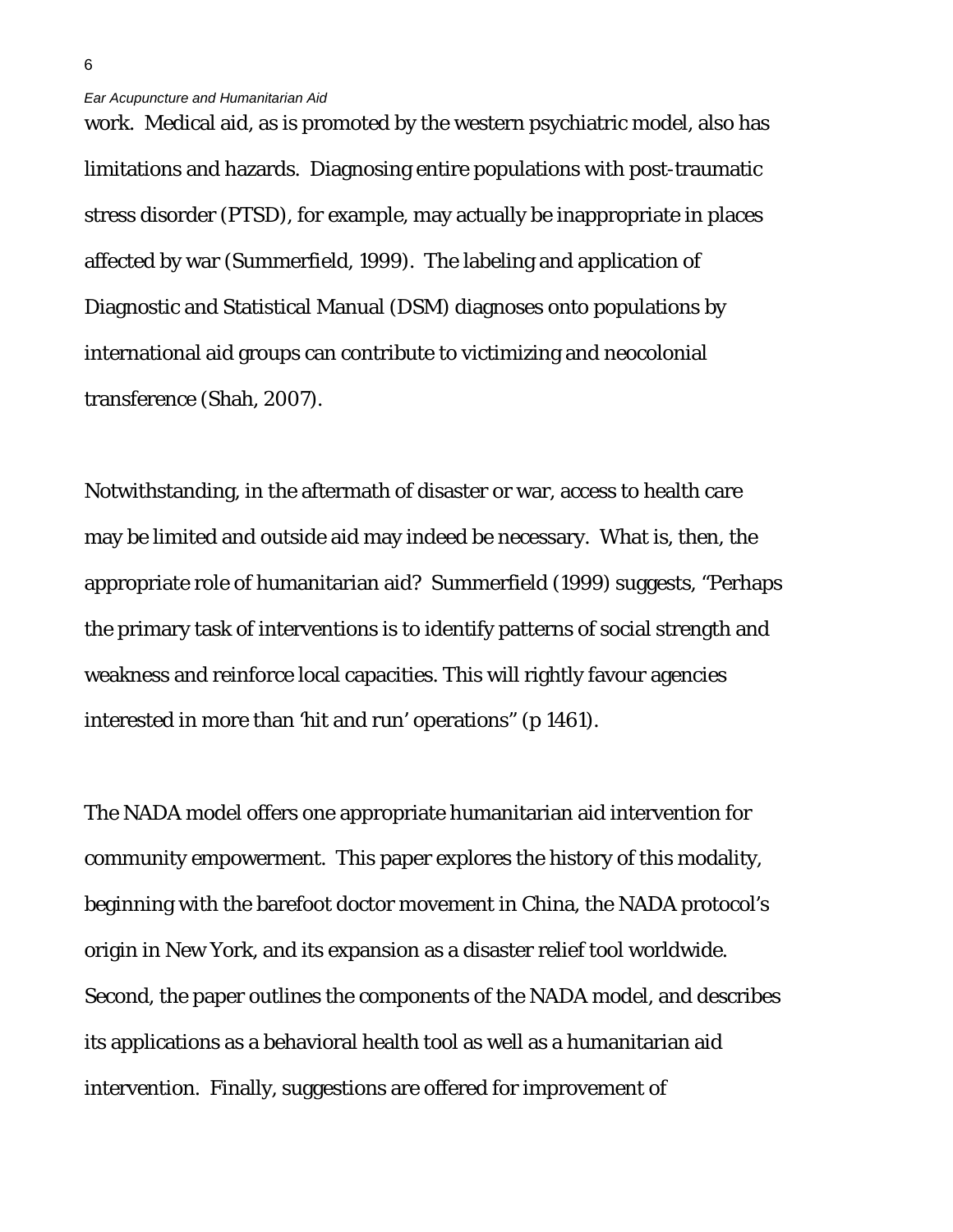acupuncture-based humanitarian efforts, including the role of NADA as an organization, and how full body acupuncturists can assist.

### **History**

### *Origins of ear acupuncture and the barefoot model*

Acupuncture is a therapy within the field of Oriental medicine, also referred to as Traditional Chinese Medicine or East Asian Medicine. Ear acupuncture known also as auriculotherapy and auricular acupuncture—is the use of diagnostic methods and therapy points applied exclusively to the outer ear. The origins of ear acupuncture methods are not necessarily Oriental or Asian. Rudimentary forms of ear puncturing and cauterization were practiced in the Middle East and Northern Africa, even by Hippoctrates, the father of Greek medicine. The first system of ear acupuncture was developed by the French physician Paul Nogier in 1956 (Gori & Firenzuoli, 2007).

Nogier's auricular system was adapted and researched by the Chinese military in the 50's (Gori & Firenzuoli, 2007). Amidst health care reform in China during the Cultural Revolution, acupuncture training programs, particularly abbreviated protocol-based education, played an important role in making acupuncture accessible to rural and impoverished communities. The model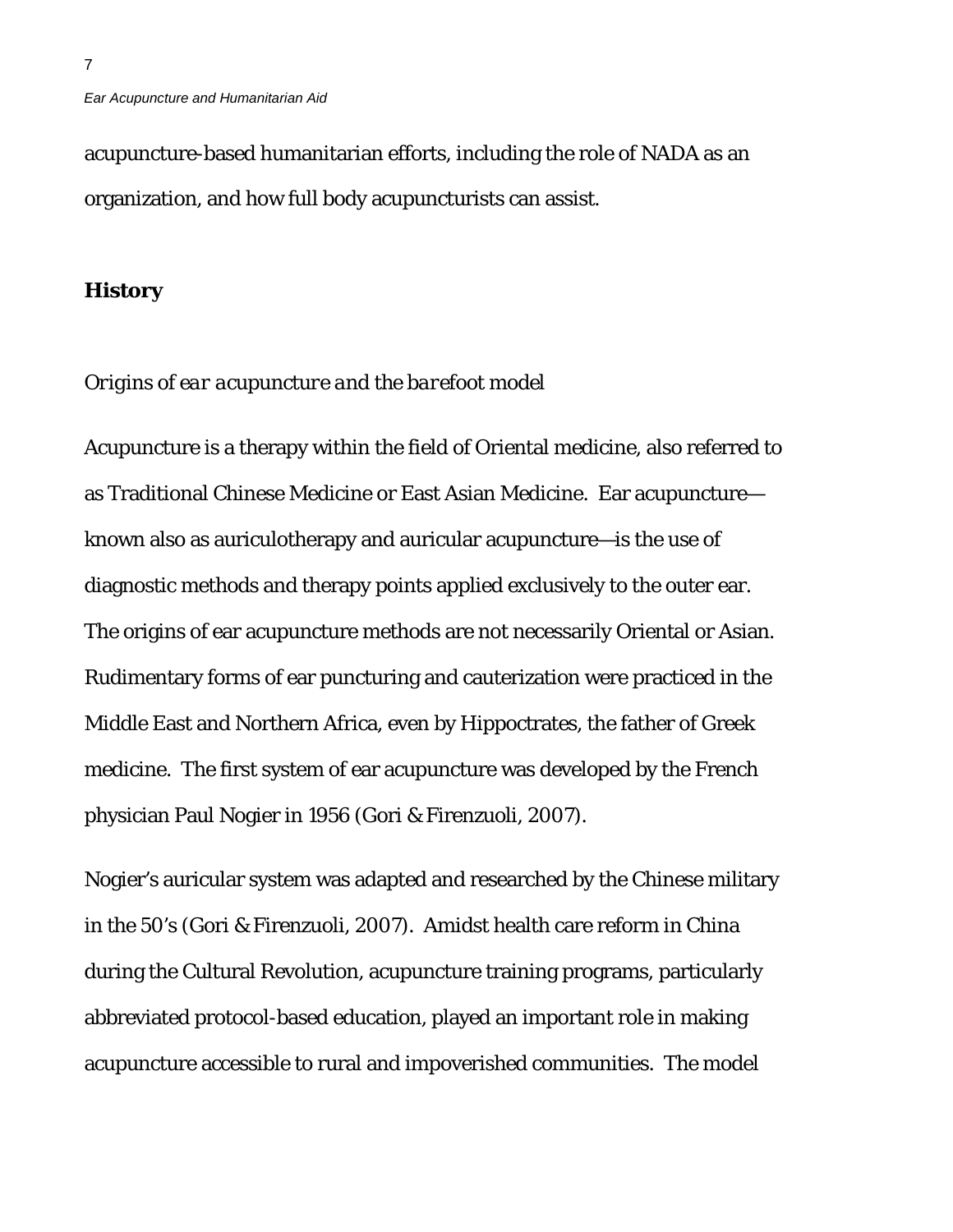developed by the Chinese government, known as the *barefoot doctor* model, taught over a million community workers, known as health promoters, in basic acupuncture protocols and other medical prevention/intervention methods. These health promoters were able to provide simple acupuncture treatments in rural areas and to populations who had no access to other health care (Valentine, 2005).

In the 1970's, the World Health Organization explored the potential for China's barefoot doctor program as a community health model (Valentine, 2005). Barefoot doctor acupuncture training programs, modeled after China's, were implemented in the Philippines (Torres & Berza, 2010) as well as the USSR (Birch & Felt, 1999). One program was implemented in Mexico, which came to be known as Medicina Popular or "folk medicine." This model took root within Christian groups, which promoted the use of methods including ear acupuncture as a component of self-help care (Napolitano, 2002).

The barefoot doctor program in China was found to cut costs for the Chinese health system. Many of today's acupuncturists in China and the US were in fact originally trained as barefoot doctors (Zhang & Unshuld, 2008). Though the barefoot doctor program was discontinued, protocol-based acupuncture training programs continued within China. Today, the Chinese military's training program for medical personnel, as well as common soldiers, provides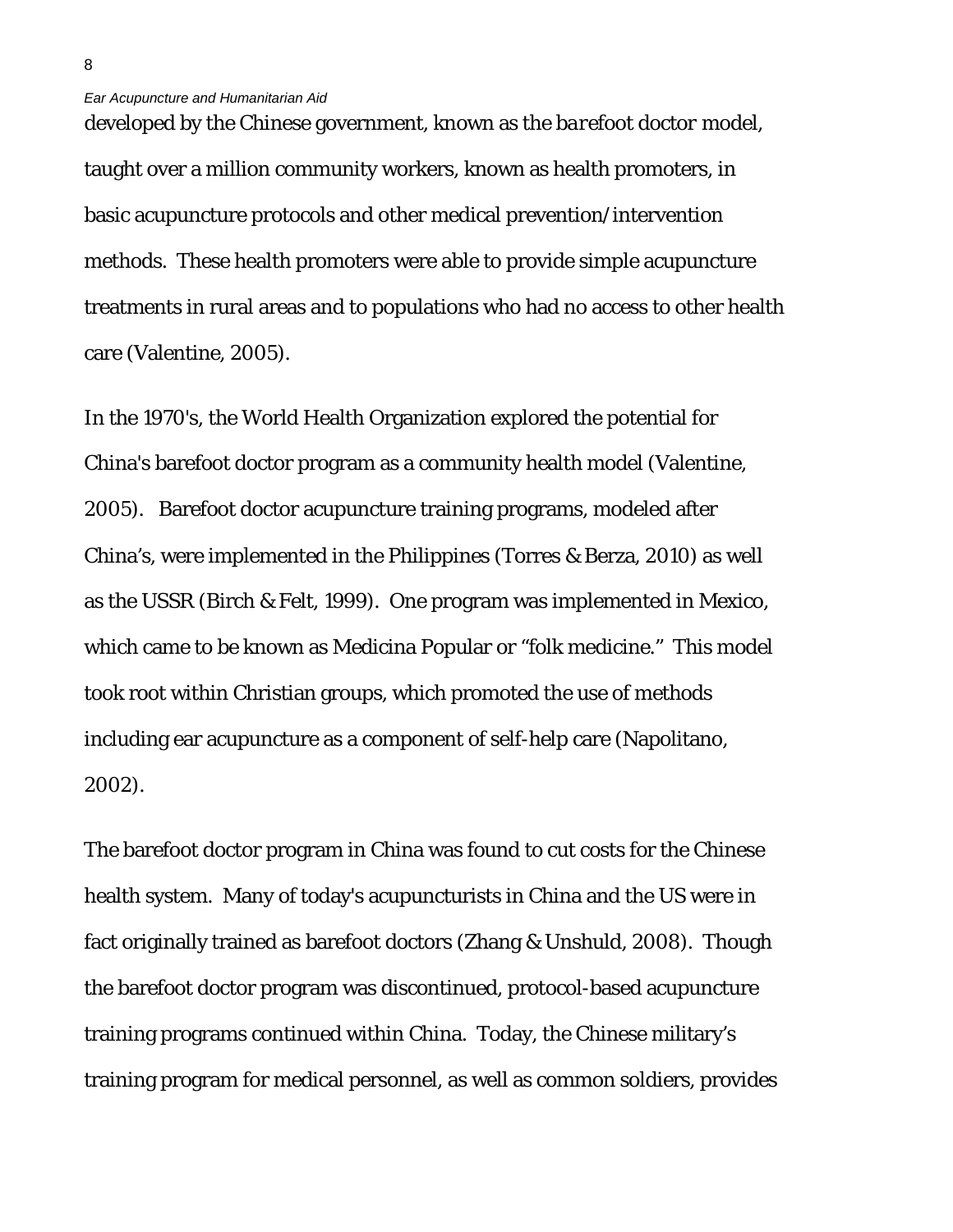instruction in basic acupuncture techniques. This program has been noted as a key component of modern-day military medicine (Guan, 2011).

### *Origins and development of NADA*

In the 1970's, Dr. Michael Smith, along with other physicians and community activists at Lincoln Hospital, created an ear acupuncture protocol based on research in China. They chose five points based on Nogier's ear point system. The treatment was first implemented as a heroin and methadone detoxification treatment, and later piloted within Lincoln's program as a component of ongoing outpatient and inpatient addictions and psychiatric treatment (Smith, 2010).

NADA is considered the barefoot doctor movement of the United States (Mitchell, 1995). Lincoln Hospital established a training program so community workers worldwide could come to the hospital, learn the technique, receive clinical experience providing the therapy, and return to establish their own clinics. By 1985, a non-profit organization, the National Acupuncture Detoxification Association (NADA), was established to maintain standards of training and provide education and support for communities seeking to bring ear acupuncture into public health settings. In the 1980's, NADA trainers assisted medical programs in Hungary (Birch & Felt, 1999) and Nepal (J&M Reports, 1997) to establish their own local groups. NADA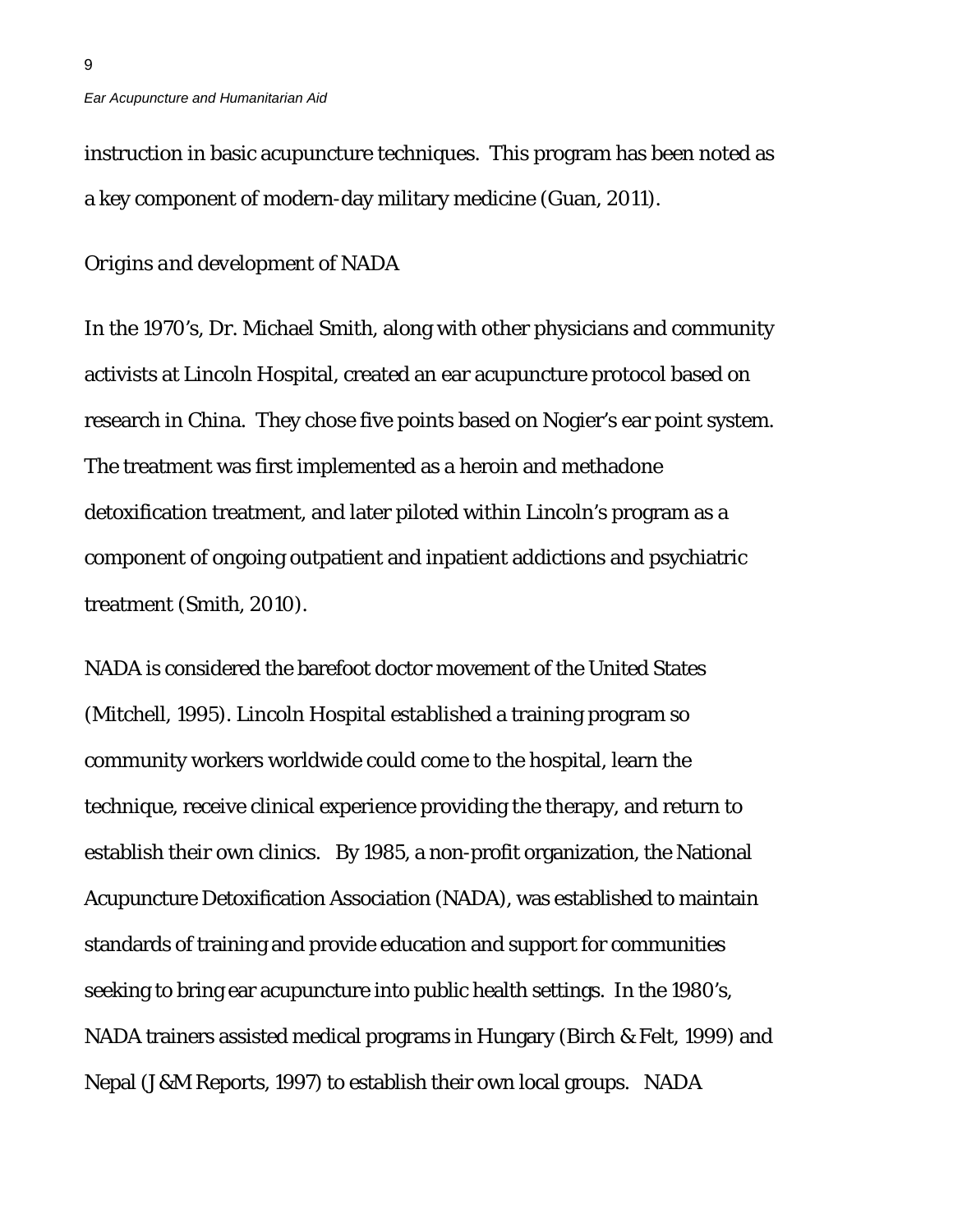estimates that over 25,000 providers worldwide have been trained in over 40 countries (NADA, 2013).

### *Expansion of NADA as a disaster relief tool*

The first example of the NADA protocol used in the field of disaster relief to treat symptoms of trauma can be traced to the early 1990's. Community workers and trainers taught refugee health promoters how to apply the NADA protocol for affected groups within post-civil war Guatemala (NADA, 2008). The NADA protocol has since been provided in a variety of post-terrorism and war contexts, notably after September, 2001 in New York City, where St. Vincent's Hospital offered the NADA protocol for survivors, firefighters and other first responders (J&M Reports, 2001a, 2001b). In the years of recovery after, St. Vincent's and branch sites continued to offer the NADA protocol for people affected by the events of September 11 (J&M Reports, 2003a, 2003b, 2004, 2005, Dolan & Menolascino, 2010).

On the Thai/Burmese border, capacity-building programs for refugee workers in the NADA protocol took root in the aftermath of a humanitarian crisis (J&M Reports, 2001, 2002). Since, the NADA protocol has become a part of refugee health care (DARE Network Staff, 2011). As a response to war and in areas of conflict, the NADA protocol has been applied specifically to address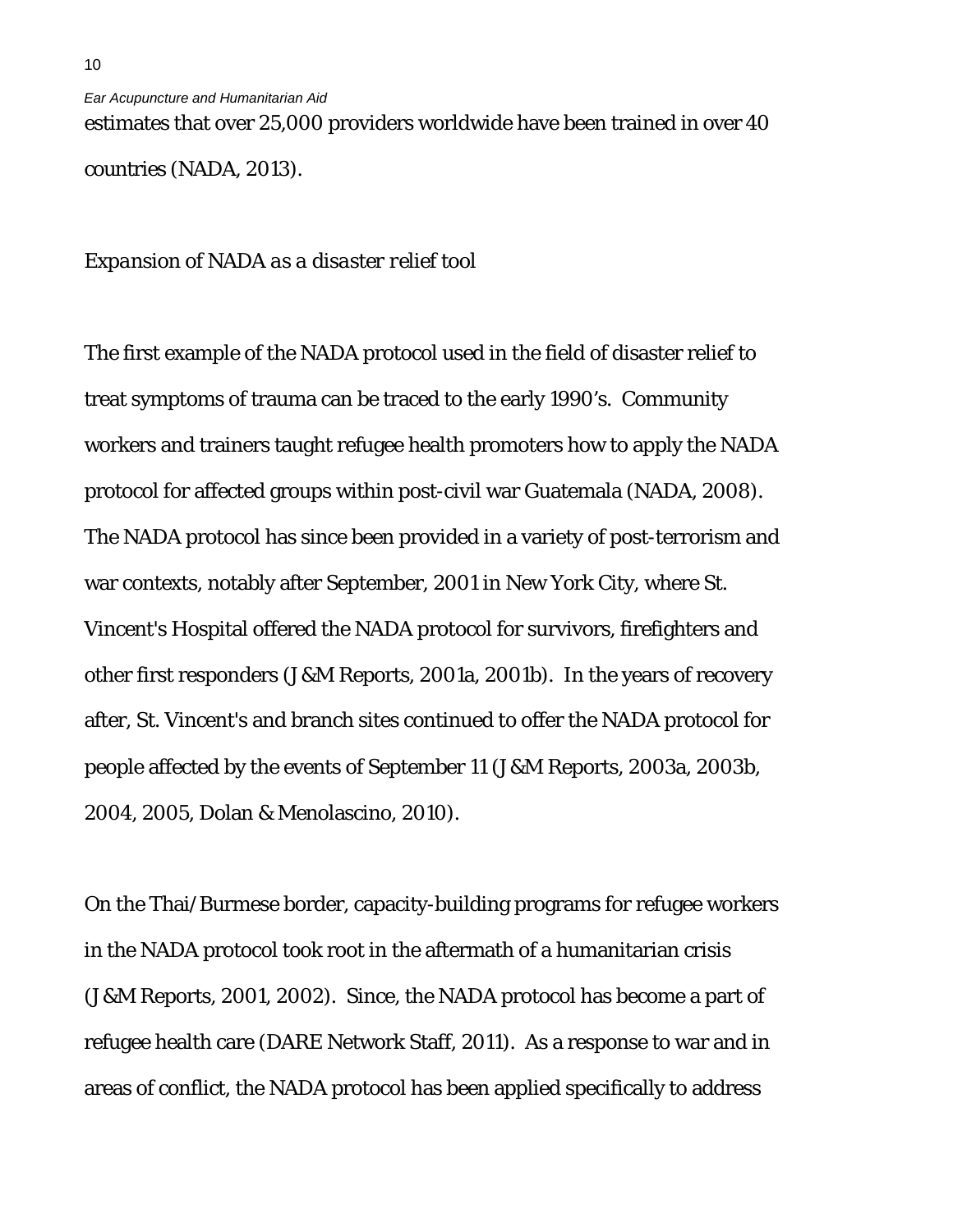the effects of violence in Uganda (Yarberry, 2010), the Gaza Strip (Schnabel, 2011), Lebanon (Bernal, 2011) and Mexico (Kocherga, 2012).

NADA protocol-based relief services have also been established in the aftermath of natural disasters, first documented during tornado relief efforts in South Dakota (Voyles, 2001). Following Hurricane Mitch in 2002, Honduran providers were taught the NADA protocol and were able to provide services for their communities long after humanitarian aid workers left the area (J&M Reports, 2002). NADA-trained providers have worked closely with relief agencies to offer NADA protocol treatments as part of disaster relief services following Hurricane Katrina in New Orleans (NADA, 2005a, 2005b, Toomin & Williams, 2005), the oil spills of the Gulf Coast in 2010, (Bursac, 2010), and most recently following the devastation from tornadoes in Joplin, Missouri (Bursac, 2011, Sommers & Porter, 2011), Minnesota and Massachusetts (Sommers & Porter, 2011).

International relief efforts used the NADA protocol to treat people within earthquake-devastated Pakistan (O'Regan, 2006, NADA, 2006) and Chile (Georgieff, 2010), and in the aftermath of tropical storms in the Philippines (NADA, 2009). Following the 2010 earthquake in Haiti, relief efforts included NADA protocol treatments in the immediate aftermath, as well as ongoing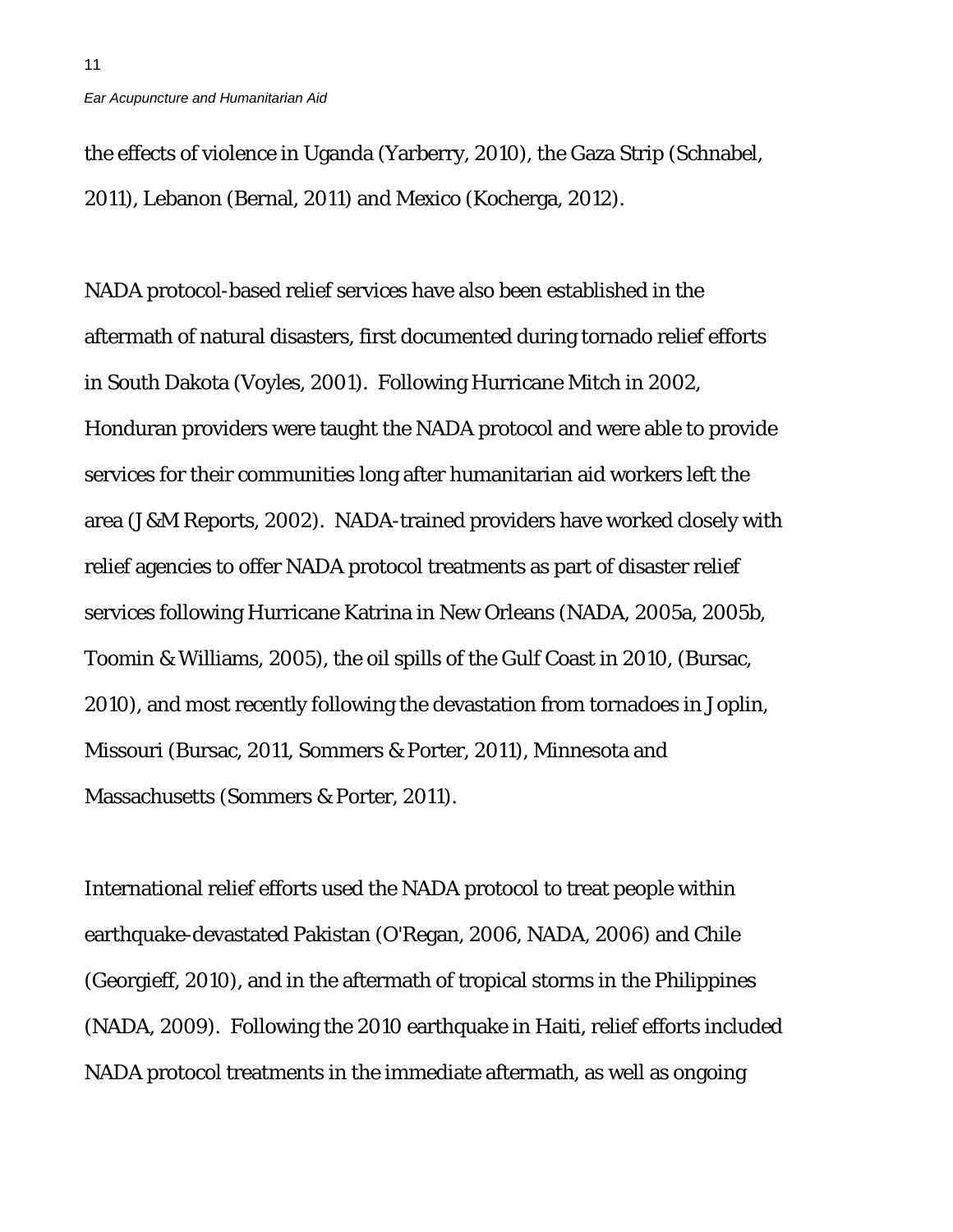trainings for Haitian health promoters. Today, NADA protocol treatments are provide by Haitian workers on a regular basis, under the aegis of local health organizations (Raneri, 2010, Cole, 2010, Cole & Yarberry, 2011, Johnson, 2010, Fried, 2011).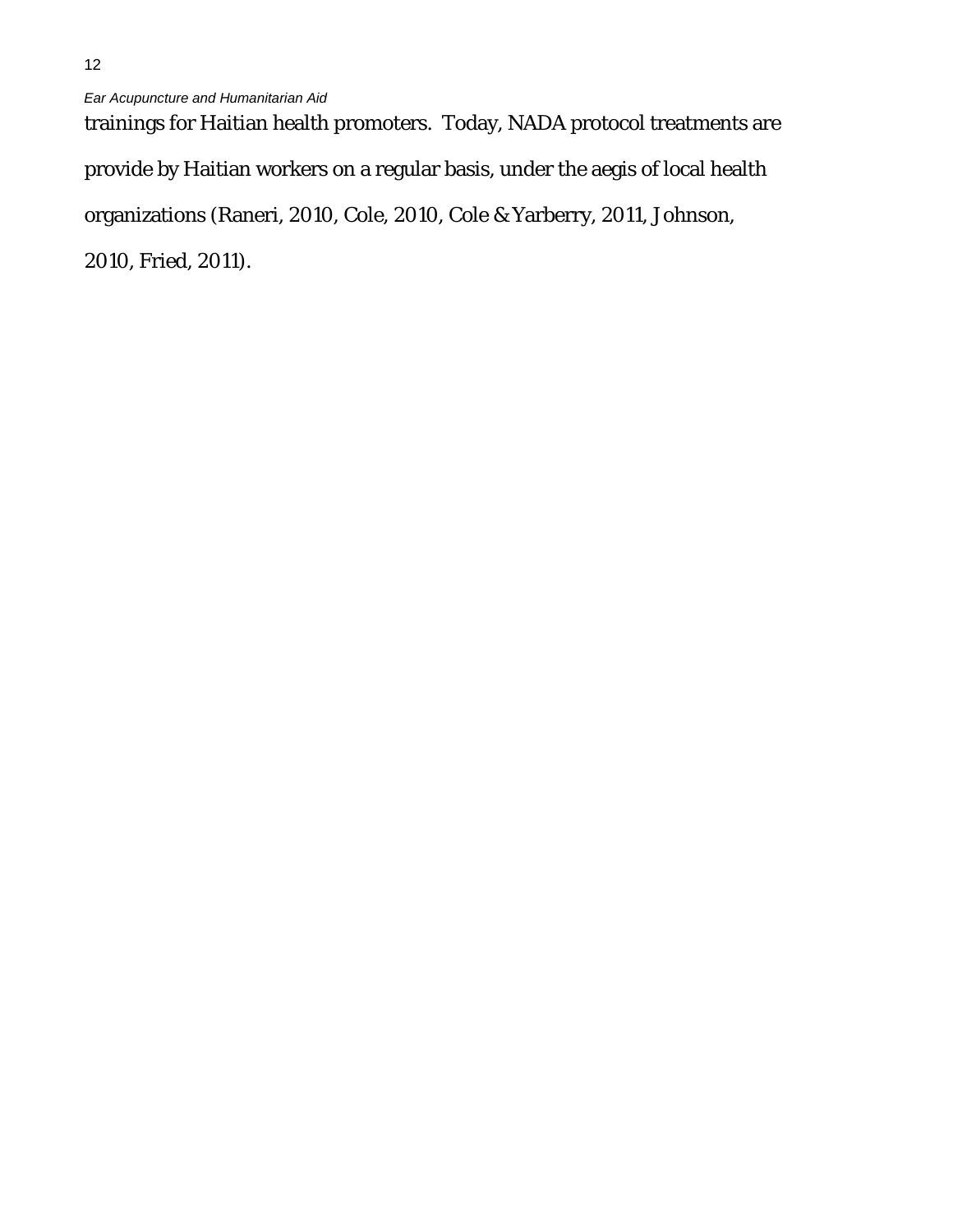# **The NADA model**

13

As the NADA protocol was pioneered, Lincoln Hospital created a model of support

for community health programs, known as the NADA model. The model

established the protocol not as a panacea for the masses, nor as a stand-alone

therapy, but rather most effective as an adjunct to comprehensive care (NADA,

2010, Smith, 2010). (See figure 1, page \_\_\_\_\_). This section describes these

components as well as the applications of the NADA model in various settings.

## *Figure 1: Components of the NADA model*

Integration within other interventions: These may include a supportive nonconfrontational approach to counseling and medical care; an emphasis on self help, peer mentoring and/or 12 step groups early in the recovery process.

Barrier free: NADA treatments are offered as a "barrier free" treatment; lengthy assessments and intake are unnecessary to screen for "appropriate" patients. The NADA clinic serves as a "front end" to the other services, allowing the client the opportunity to experience "something significant" prior to committing to a treatment or medical plan.

Regular treatments: Treatment is available without appointment throughout the week, ideally on a daily basis in early stages of treatment.

Communal setting: NADA treatment is provided in a group setting for a duration of 40-45 minutes. All clinical activities take place within a tolerant informal family-like atmosphere.

Local personnel and/or cross-trained health providers offer the therapy: Service delivery of the NADA protocol should not be dependent on full body acupuncturists or physicians. To maximize the cost-effectiveness, the accessibility of the treatments, and cultural competency, NADA protocol treatments are provided by NADA-trained health workers who already work within the existing community health program.

Use of toxicologies to monitor progress: when in the context of addictions treatment or pharmaceutical medication detoxification/tapering, frequent toxicologies are emphasized to monitor progress.

Collaboration with court-agencies: Clinicians have a willingness to work with court-related agencies, including drug court, mental health court and veteran's court.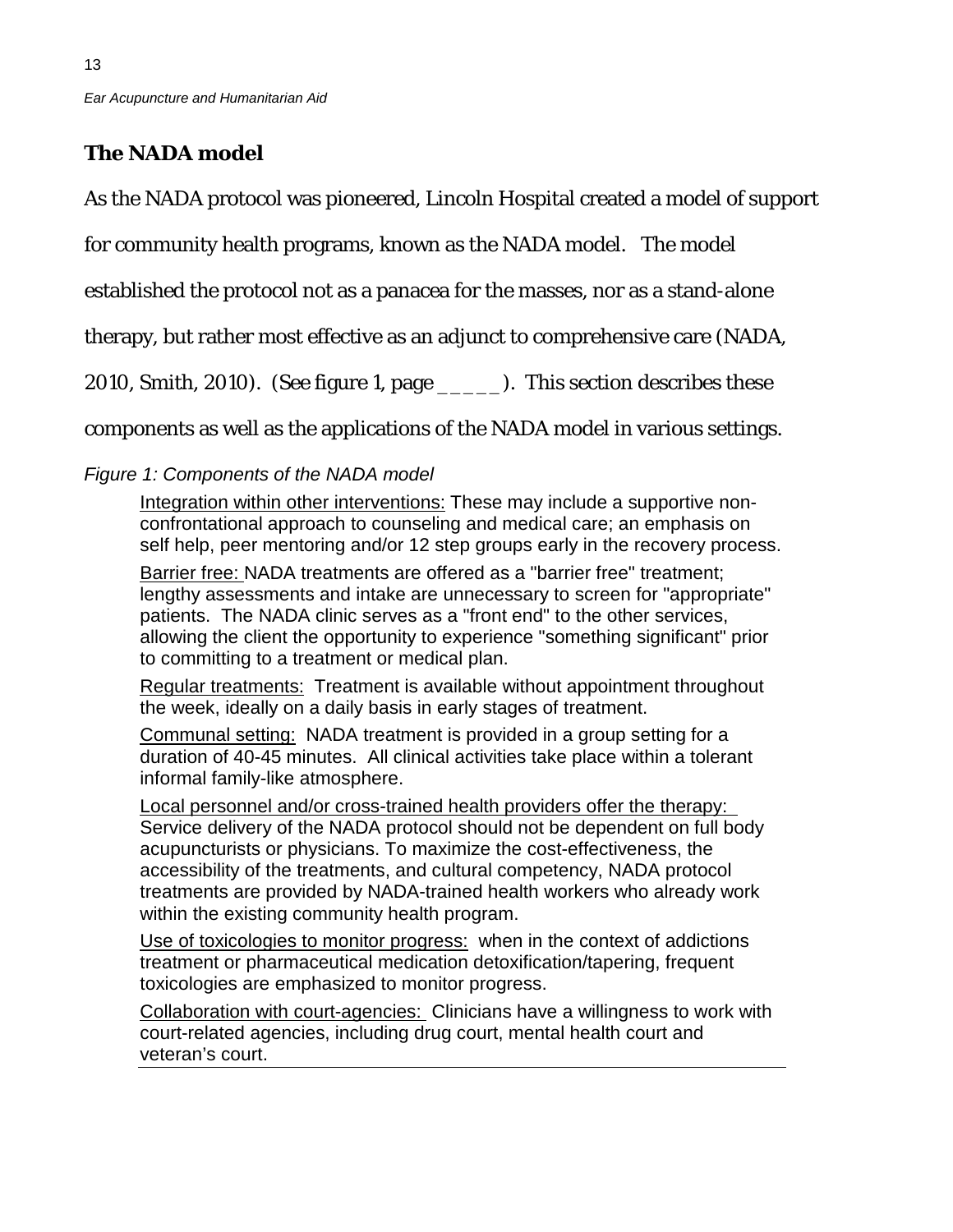## *Ear Acupuncture and Humanitarian Aid Components*

There are several components of the NADA model that make it an effective system of care. The first component is integration with other interventions. It was designed to treat heroin and methadone addicts, wherein the person seeking recovery could receive the ear protocol treatments while at the same time attend 12-step based selfhelp and other therapy groups. Lincoln emphasized faith-based social rehabilitation. The addict would receive education in not only the emotional and spiritual causes of chemical dependency, but also the social, political and economic context that shapes the problem of addiction. Today, programs that utilize the NADA protocol may offer a variety of other community health interventions such as group therapy, individual counseling, case management, art therapy, yoga, other self-help groups, herbal medicine, medical and pharmacological care.

The second component of the NADA model is the barrier-free setting. Lincoln physicians found that the NADA protocol could be applied without diagnosis, making lengthy assessments and intake unnecessary for screening patients. At the core of this approach to recovery is a barrier-free, "no nonsense" method of care. As such, anyone could receive treatment at Lincoln, regardless of ability to pay. Patients who were in early "pre-contemplative" stages of recovery could also receive treatment. For people on waiting lists to enter a treatment program, the NADA protocol can be administered during their weeks or months of awaiting admission. This type of care can therefore occur after or before an Alcoholics Anonymous group,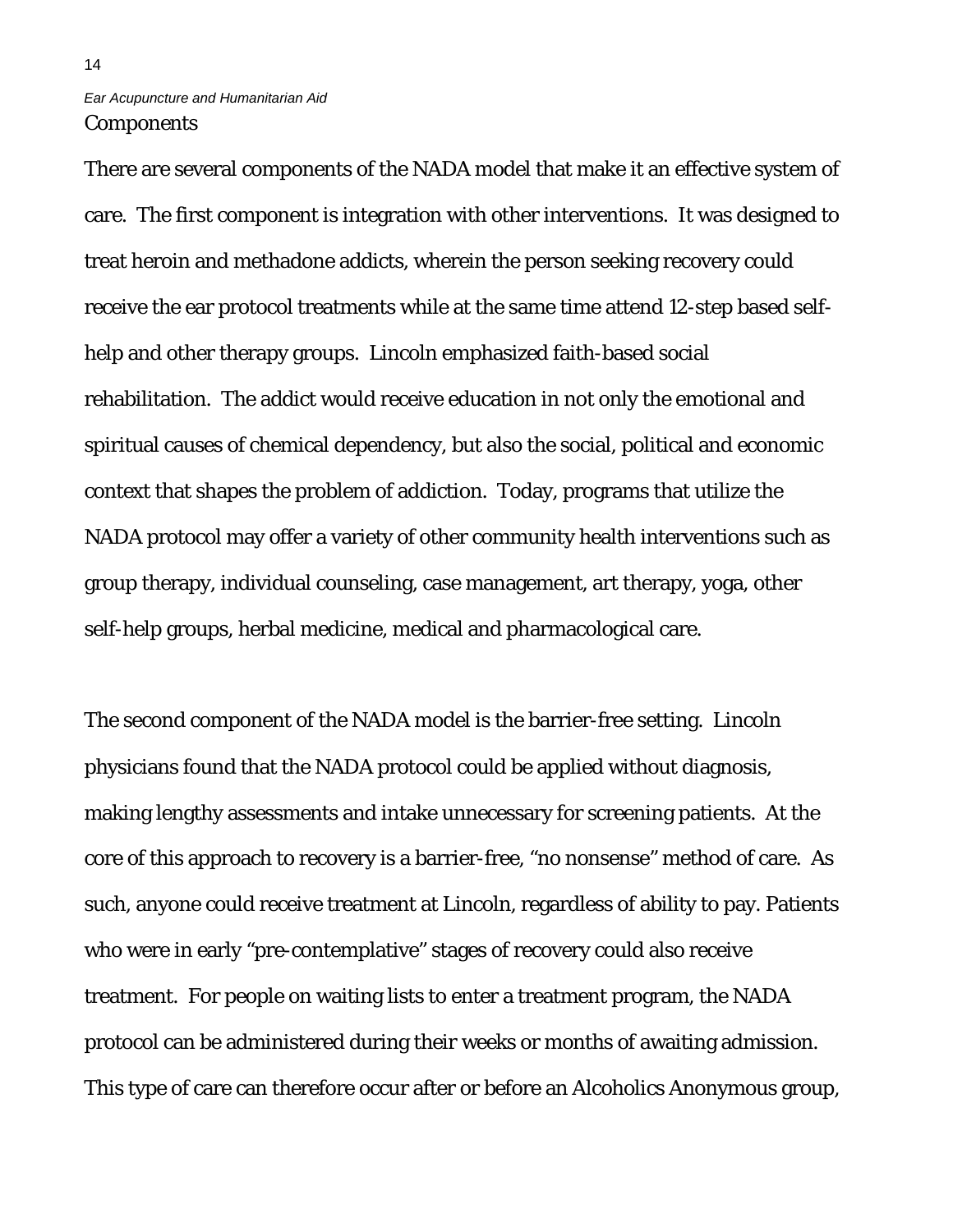in a community center or a church, a syringe exchange program, or in the waiting room of a psychiatric hospital: any place where people can sit. In many settings the NADA protocol is offered as a "front end" to other clinical services. Many programs offer the NADA protocol for patients prior to lengthy intake assessments. This allows patients to receive something significant prior to committing to a treatment plan. The treatment is also provided as a component of recovery maintenance and relapse prevention.

A third component of the NADA model is the importance of regular treatments. Rather than offering a "magic bullet" or "quick fix" for complex problems like addictions, mental illness and trauma, the NADA protocol is one part of a process of recovery. Ideally, the treatments are readily available and accessible for people as needed, regardless of ability to pay. This approach is similar to 12-step or other selfhelp groups, where early in the recovery stages, regular sessions are recommended.

A fourth component of the NADA model is the communal setting. The NADA model emphasizes that all clinical activities, including counseling, self-help care, and NADA protocol treatments, should be provided within a tolerant, family-like and communal atmosphere. Lincoln first offered NADA protocol treatments in a group setting because the demand was so high. Group-based treatments proved to be the most cost- and time- effective way to provide care for the community. Keeping the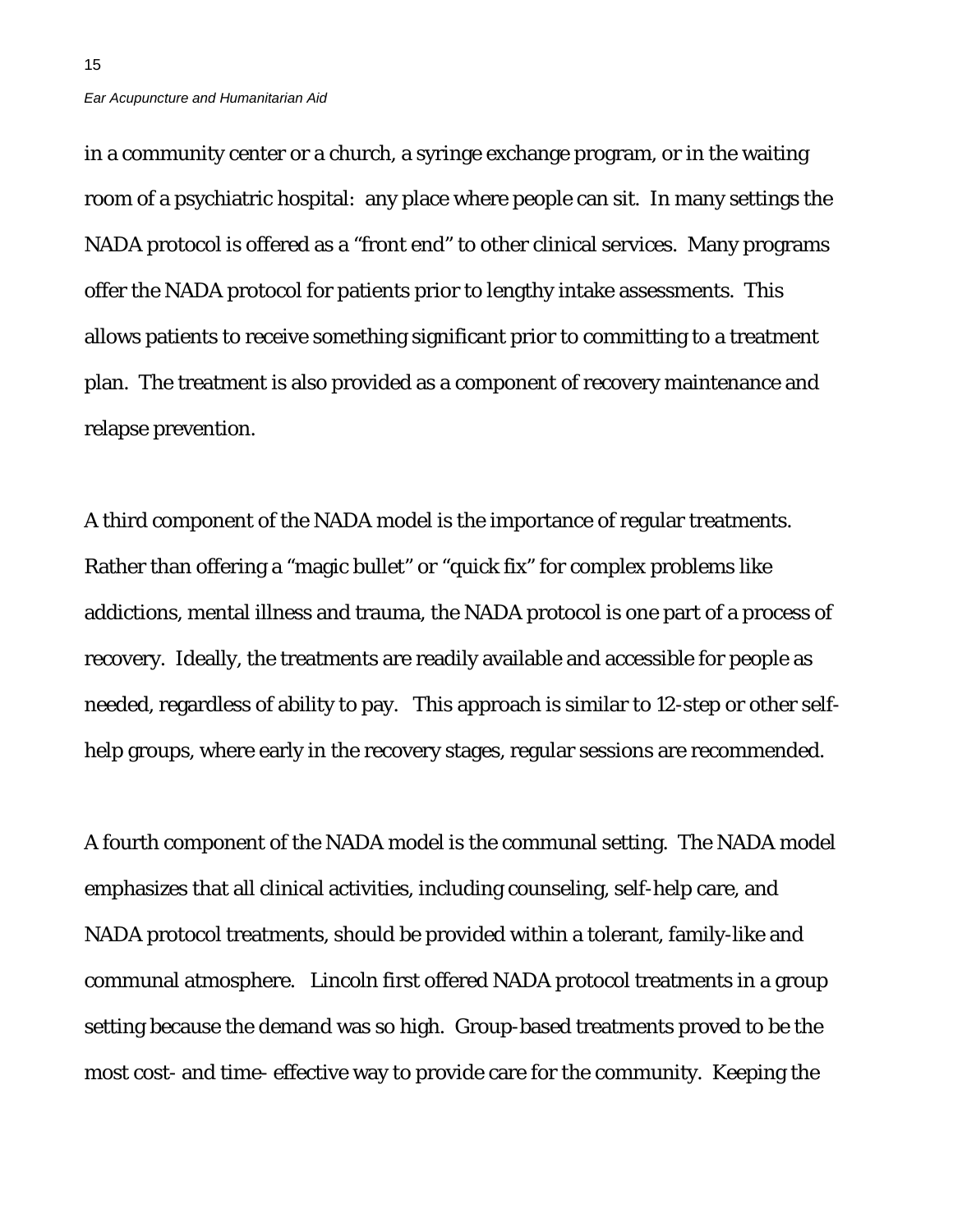costs down made the treatment much more accessible to people with low incomes, and allowed treatment programming to survive budget cuts. The group setting has other advantages as well. It reinforces the social and communal aspect of healing and creates a safe space for people who are intimidated or do not feel safe in individual, private settings.

A fifth component of the NADA model assumes that local personnel, not necessarily outside workers, are the ones providing treatment. As such, the entire NADA model can be taught, implemented and sustained under the aegis of local community structures. The NADA model is designed to empower communities with a costeffective and safe tool, offered as a non-verbal alternative to drug-based and talk based therapy. With local personnel trained, the program has optimal capacity for cultural competency and sustainability, and they are not dependent on outsiders to do the work for them. Those with advanced training and sufficient experience providing the NADA protocol may be eligible to undergo apprenticeship to become a NADA trainer.

A sixth component assumes that lay workers, not necessarily highly trained physicians or licensed acupuncturists, can provide the therapy. The protocol may be applied effectively without diagnosis. This allows the NADA protocol to be utilized within non-medical, non-professional, and faith-based settings. Because higher-trained physicians and acupuncturists cost much extra for a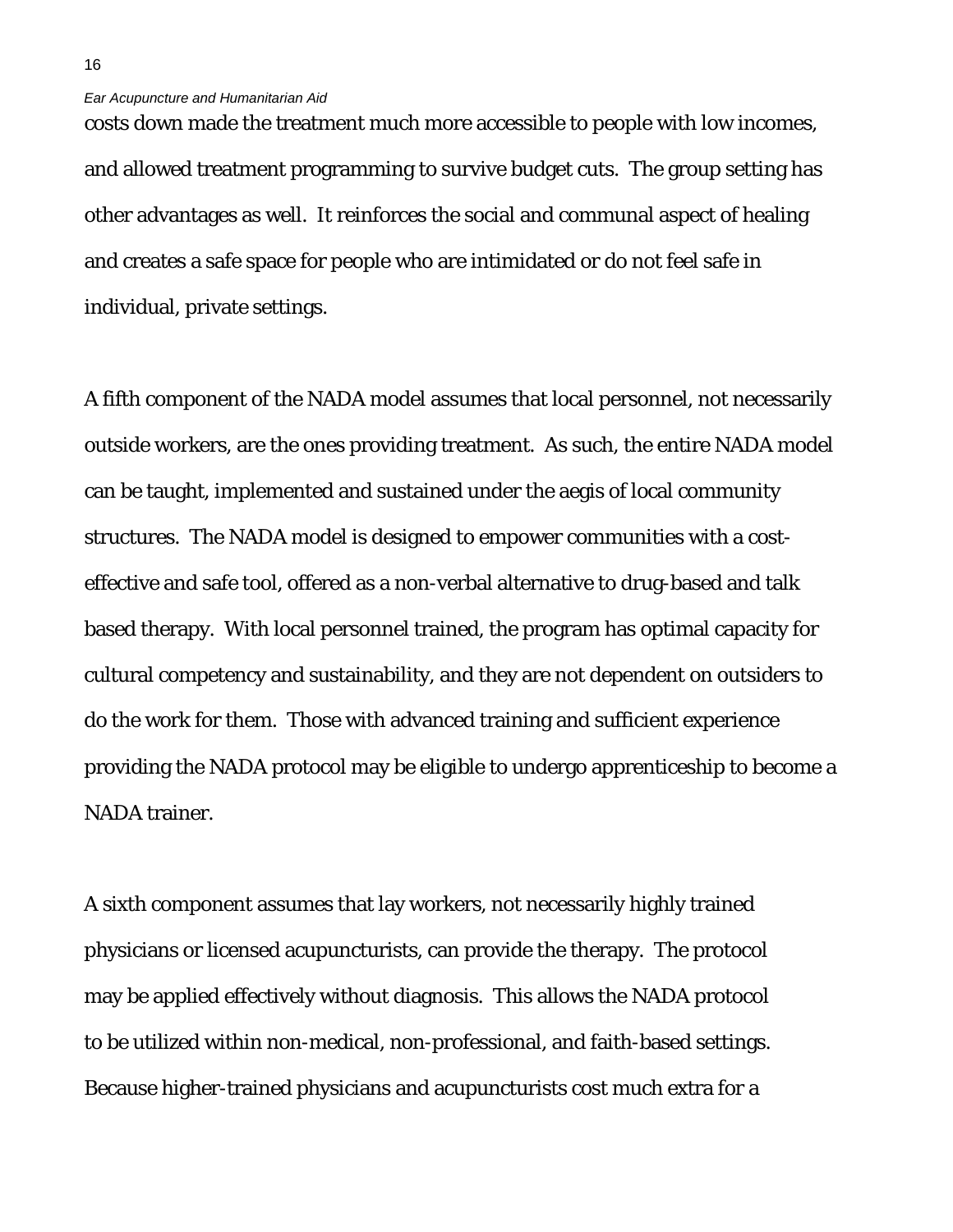program to hire, having lay workers providing therapy maximizes the costeffectiveness of services. Many 12-step oriented groups offer the NADA protocol as an adjunct to self-help recovery. Native American reservations and refugee camps have offered the NADA protocol, with treatments provided by non-professionalized lay workers. Pastoral care workers within churches, temples, mosques and monasteries have also offered NADA protocol treatments. These settings—places that local communities know, trust and where they routinely gather—can provide a safe, supportive and respectful environment for everyone seeking assistance.

### *Applications within behavioral health*

The NADA model adapts well to different settings and populations. In prisons, for example, inmates receive the ear acupuncture as a routine stress relief activity to reduce aggression. In psychiatric hospitals, nurses offer NADA ear acupuncture as an alternative or adjunct to the drugs they administer. For behavioral health and trauma practitioners, the NADA protocol offers an alternative non-verbal psychosocial intervention, a unique intervention in the behavioral health field where "talk-heavy" counseling methods are emphasized. Other types of health workers have also used the NADA protocol for various conditions. For example, peer counselors within sickle sell support groups offer the protocol to alleviate and prevent sickle pain crises.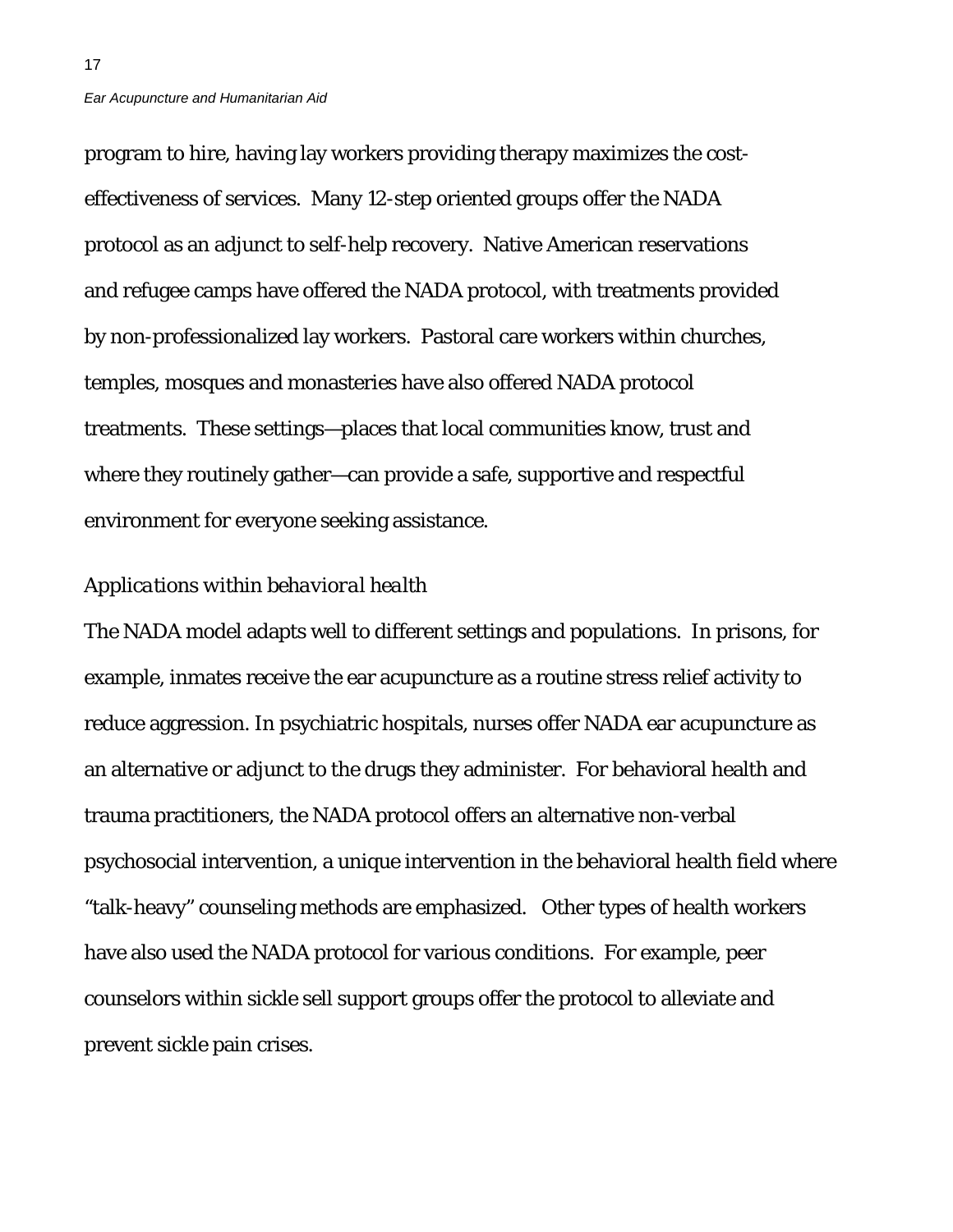18

The NADA model is ideal for international and cross-cultural settings. As a non-verbal therapy, the practitioner does not need to speak the language of the person receiving the treatment. The role of the NADA model within humanitarian aid interventions will depend on the particular needs and stage of recovery that the community is facing. In the immediate aftermath of a disaster, either local or outside aid groups may provide the therapy. In these short-term situations, the NADA protocol may be offered as a stress relief service, offering a safe, communal, and non-specific therapy for displaced people as well as for first responders. It can also be of assistance to people experiencing a specific psychiatric symptom.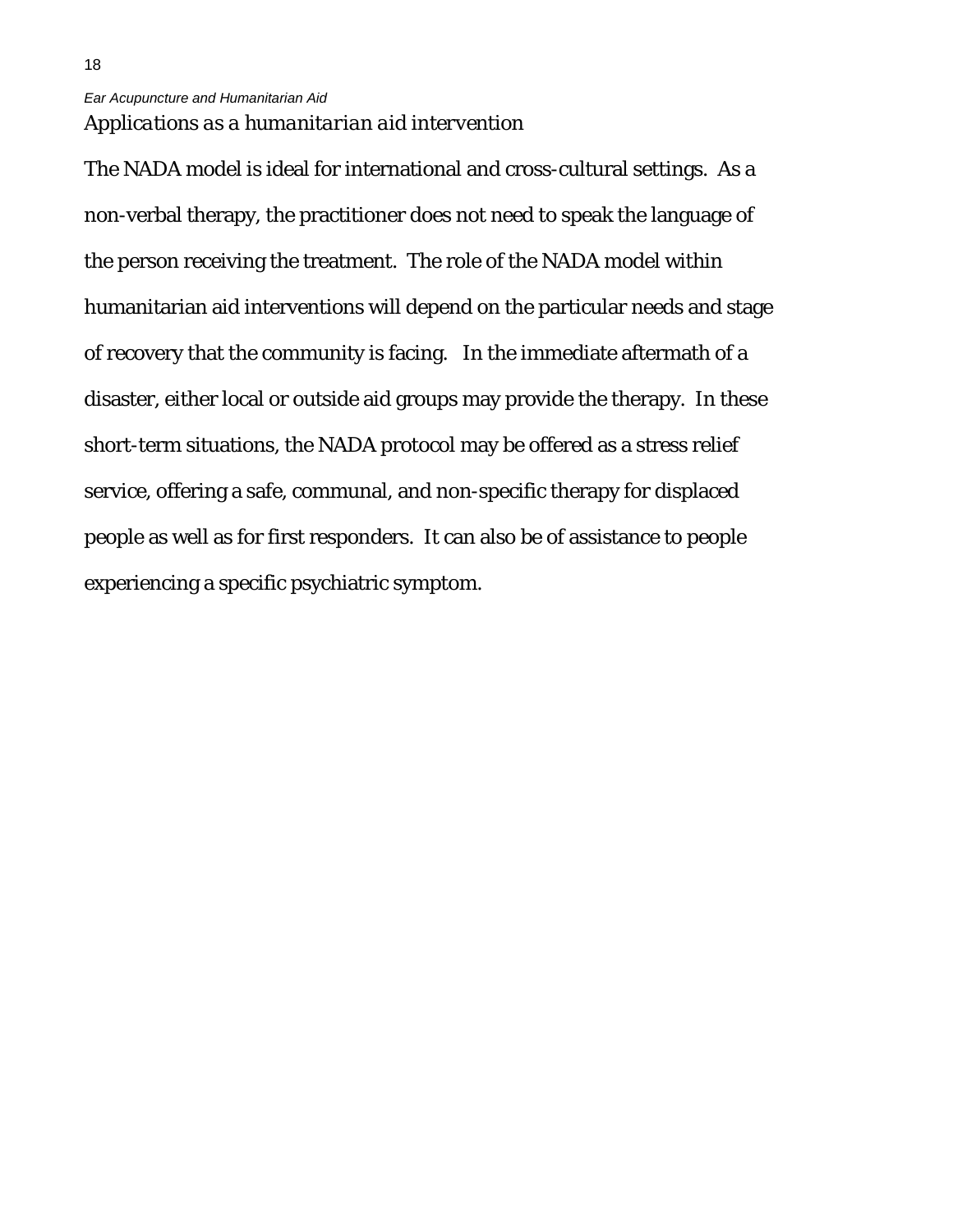## Figure 2

| <b>Challenges with</b><br><b>Outside Aid Projects</b> | <b>Specific Problems</b><br>presented                                                                                       | <b>Strengths of the NADA</b><br><b>Model</b>                                                                                                                |
|-------------------------------------------------------|-----------------------------------------------------------------------------------------------------------------------------|-------------------------------------------------------------------------------------------------------------------------------------------------------------|
| <b>Cultural competency</b>                            | •Language barriers<br>•Outsiders doing the work<br>•Local systems, customs<br>aren't respected                              | •NADA is non verbal<br>• Can be performed by<br>local personnel<br>•Designed to function<br>within local systems                                            |
| Sustainability                                        | Dependency on outside aid<br>Contracting outside aid<br>specialists is expensive                                            | •Needles are inexpensive<br>• Lay personnel can learn<br>and apply safely and<br>effectively<br>•Designed to empower<br>local communities                   |
| Appropriate use of the<br><b>Western Psych Model</b>  | • Potential<br>inappropriateness of DSM<br><b>Diagnosis</b><br>• Drug therapy and talk<br>therapy not always<br>appropriate | •NADA requires no<br>diagnosis<br>• Ear acu is not a drug<br>• Designed to function as a<br>brokering and<br>complementary role within<br>the western model |

Medium-term support entails training local personnel so they are better equipped to respond to mental health, addiction and other health problems. Long-term support requires implementing measures to ensure that local groups have autonomy in the capacity to provide ongoing services and training. This may require NADA trainers to provide apprenticeship for local personnel and teach them how to conduct their own trainings. In this stage, as well, local groups, with the support of NADA trainers, may develop their own regulatory systems and rules to oversee the practice of the NADA protocol. In addition, long-term support may require public policy reform to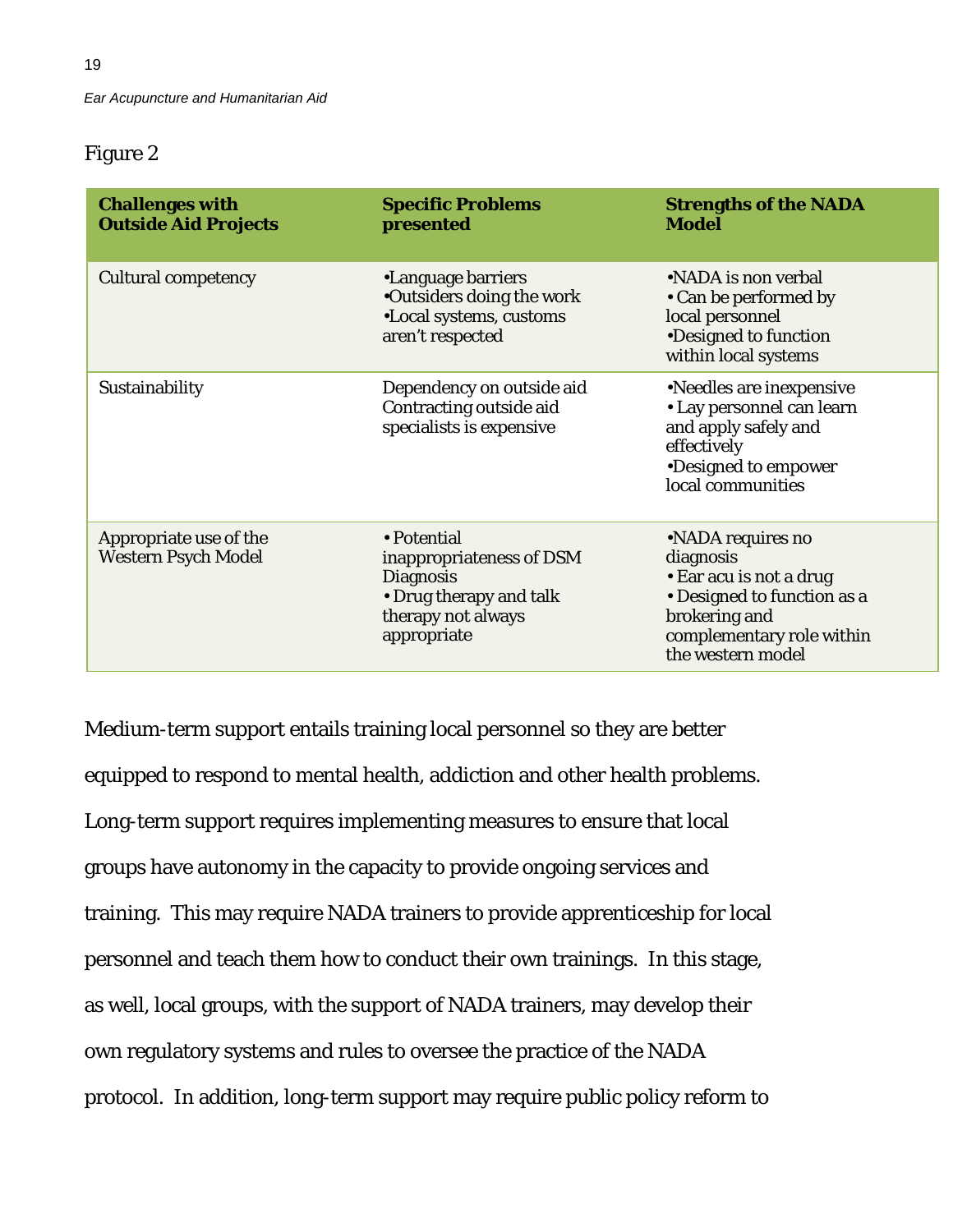allow local and lay personnel to provide the NADA protocol as part of their scope of practice.

Because the NADA protocol can be effectively and safely taught to local health providers, many avenues exist for its expansion within relief efforts. Nurses within large-scale health institutions as well as volunteer health promoters in mobile settings can both be trained and equipped to offer the NADA protocol. Fire departments, government agencies and hospitals have used the NADA protocol to treat the short, medium and long-term effects of trauma. NADA protocol services have fit in alongside disaster relief services of the Red Cross, Catholic Charities, the International Firefighters Association, and the Medical Reserve Corp.

Settings like shelters and community centers, open to the public, can offer an ideal, barrier-free environment for anyone seeking care. Volunteers from the community can assist in setting up a NADA group in such places. In some settings, NADA protocol groups can be a gateway for people needing additional psychiatric support and referral. NADA providers are trained to refer such individuals to appropriate levels of psychiatric or addictions care.

With local and lay providers equipped to provide therapies, the NADA protocol can conveniently be integrated into existing health care systems.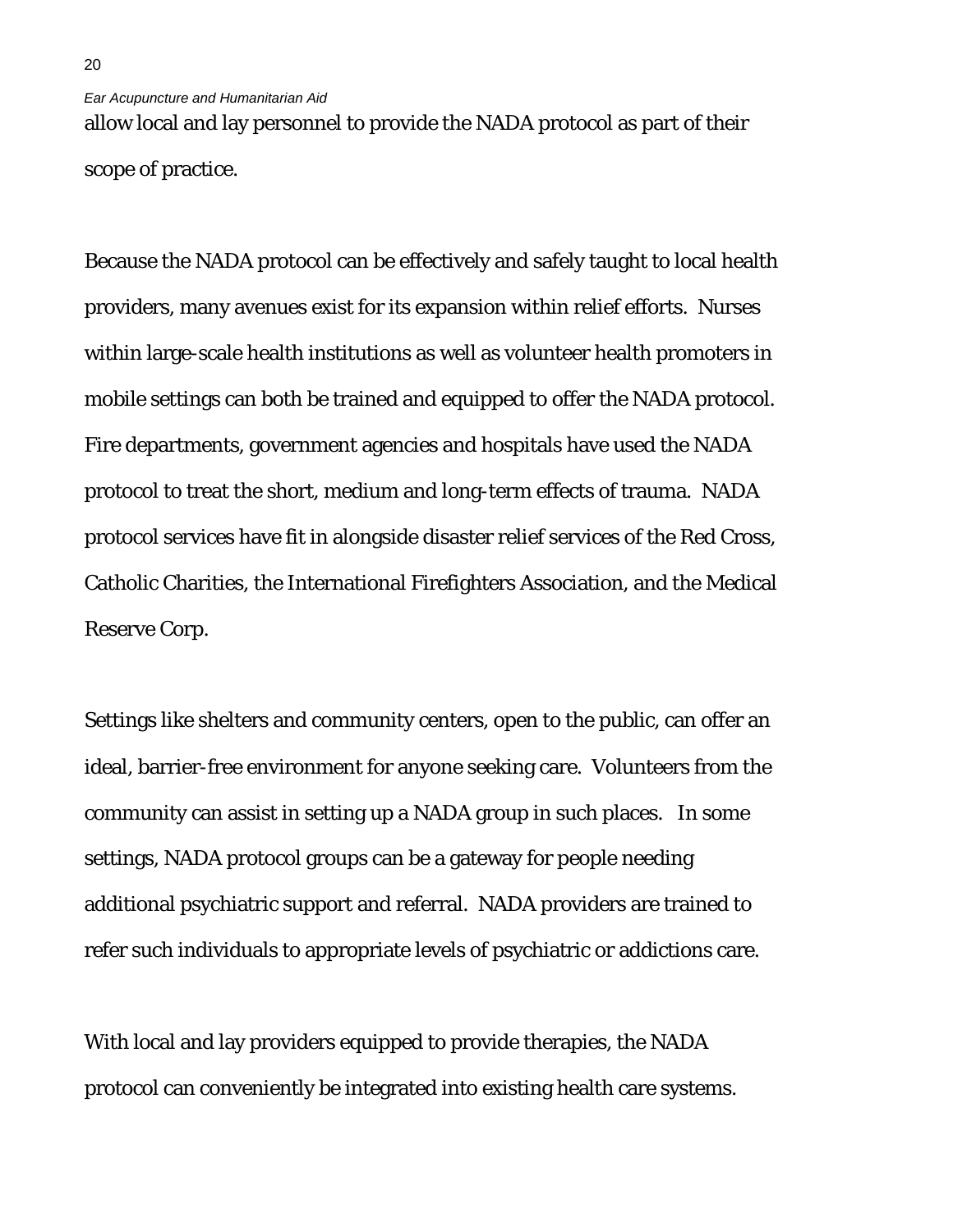21

Working "within" the community, NADA providers are able to assist a broadspectrum of persons affected by violence and trauma, which may include: victims, families of the deceased or disappeared, police, soldiers, and even perpetrators of violence. Programs can be set up so that everyone can receive treatment together in the same setting. If desired, programs can also be set up so that, for example, survivors of domestic violence can receive treatment within their own self-help group. In such settings, a NADA protocol group serves as a supportive, safe, and quiet space for anyone in need; a nonviolent and neutral refuge for everyone.

One example of a sustainable NADA protocol-based humanitarian effort was a Kenyan refugee program sponsored by Real Medicine. The refugee community was in transit and displaced, and people were living in an unstable, war-torn environment. However, the project was sustainable because providers were trained from within the refugee population. The 21 refugee workers provided 18,000 NADA protocol treatments within a 6 month period (Yarberry, 2010).

### **Improving acupuncture based humanitarian efforts**

Relief efforts involving acupuncture or the NADA protocol are not immune to problems observed in past humanitarian medical aid efforts. Without careful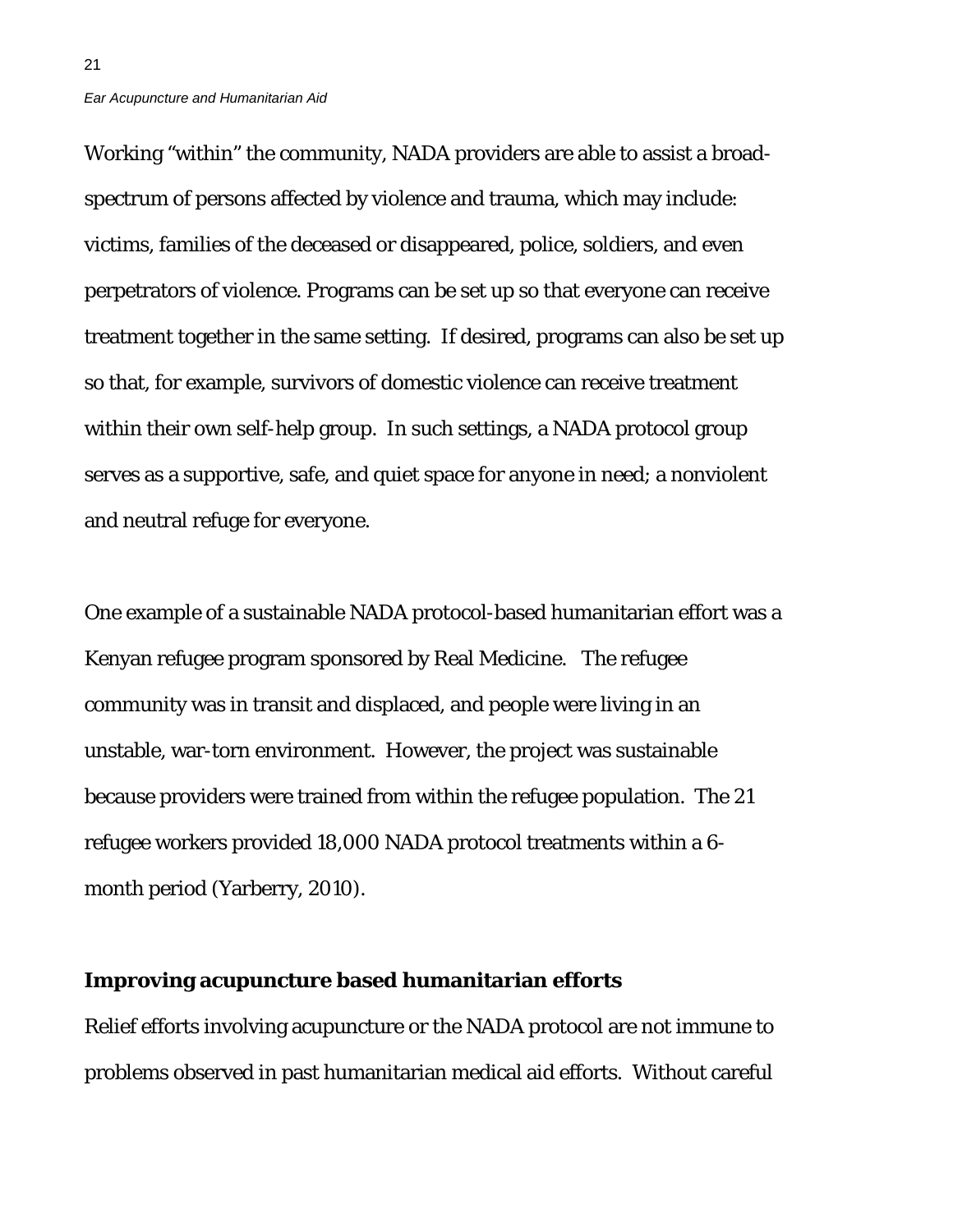and community-based implementation of a NADA-based disaster relief program, it can come across as culturally insensitive, can contribute to dependency and may be misused as an inappropriate psychiatric intervention.

For current and future acupuncture-based relief efforts, programs that use the NADA model can help improve the quality of care for devastated populations. Once local health providers are equipped with NADA training, communities are empowered to provide more cost effective, ongoing, sustained NADA group sessions for trauma survivors, as part of emergency response teams, and for the general public.

### *The role of NADA as an organization*

In the field, the role of NADA, a US-based non-profit, is to work with community health providers and advocates to establish NADA protocol services within public health settings, particularly for underserved groups. Today an estimated 2000 addictions treatment, harm reduction, correctional drug court and mental health programs worldwide use the NADA protocol as adjunct therapy. Members within the organization NADA include hundreds of therapists, acupuncturists, medical doctors, nurses, first responders and layworkers, actively networking in order to help raise consciousness about the benefits, the uses, and the limitations of the treatment.

NADA has assisted disaster relief groups in various capacities, including fundraising and public education. NADA helps agencies to locate experienced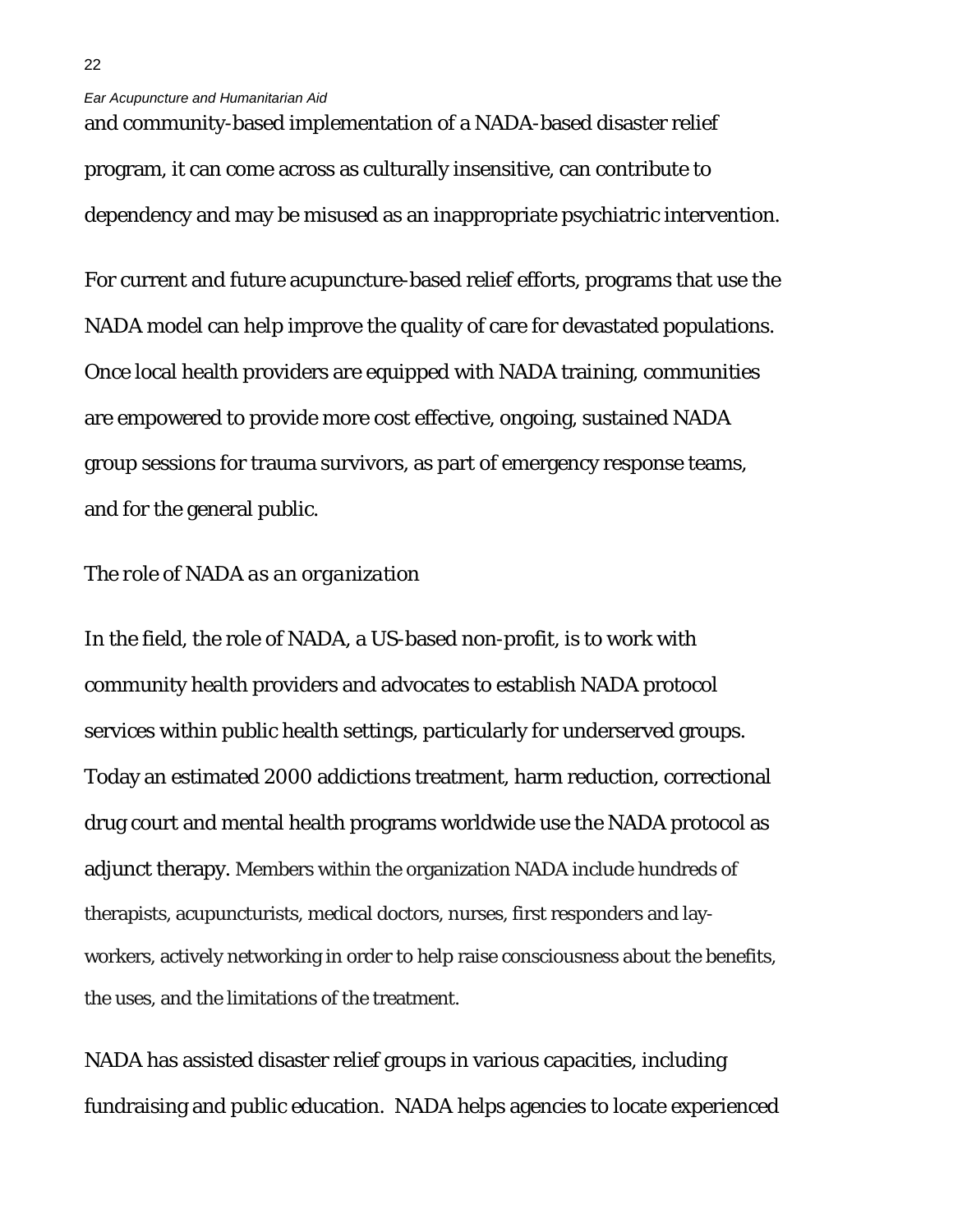23

NADA trainers and local practitioners qualified to provide relief services, training, and consultation for long-term planning. In past disaster-relief efforts, NADA trainers have helped facilitate coordination with the Red Cross, local hospitals, local firefighters and other national and international relief agencies. Annual NADA conferences in the US and Europe feature presentations from disaster relief and trauma specialists.

NADA is also actively involved in policy-making advocacy to ensure that local regulations permit NADA trainees to treat trauma and mental health conditions, and so that interstate reciprocity would allow outside NADA trained volunteers to assist during times of disaster. For example, in the aftermath of Hurricane Katrina, NADA trainers worked with the state firefighters' lobbyist to install a NADA policy in Louisiana. This policy included a reciprocity clause which enabled all NADA trainees as well as all licensed acupuncturists, to have inter-state mobility to assist in the Gulf region in times of crisis (Renaud, 2007). This reciprocity inclusion allows acupuncturists and NADA registered trainers, working with disaster relief groups like Community Relief and Rebuilding through Education & Wellness and Acupuncturists Without Borders, to assist Louisiana communities in establishing NADA clinics as a trauma therapy. Years later, as a result of this NADA policy, NADA-based disaster relief clinics following the 2010 oil spill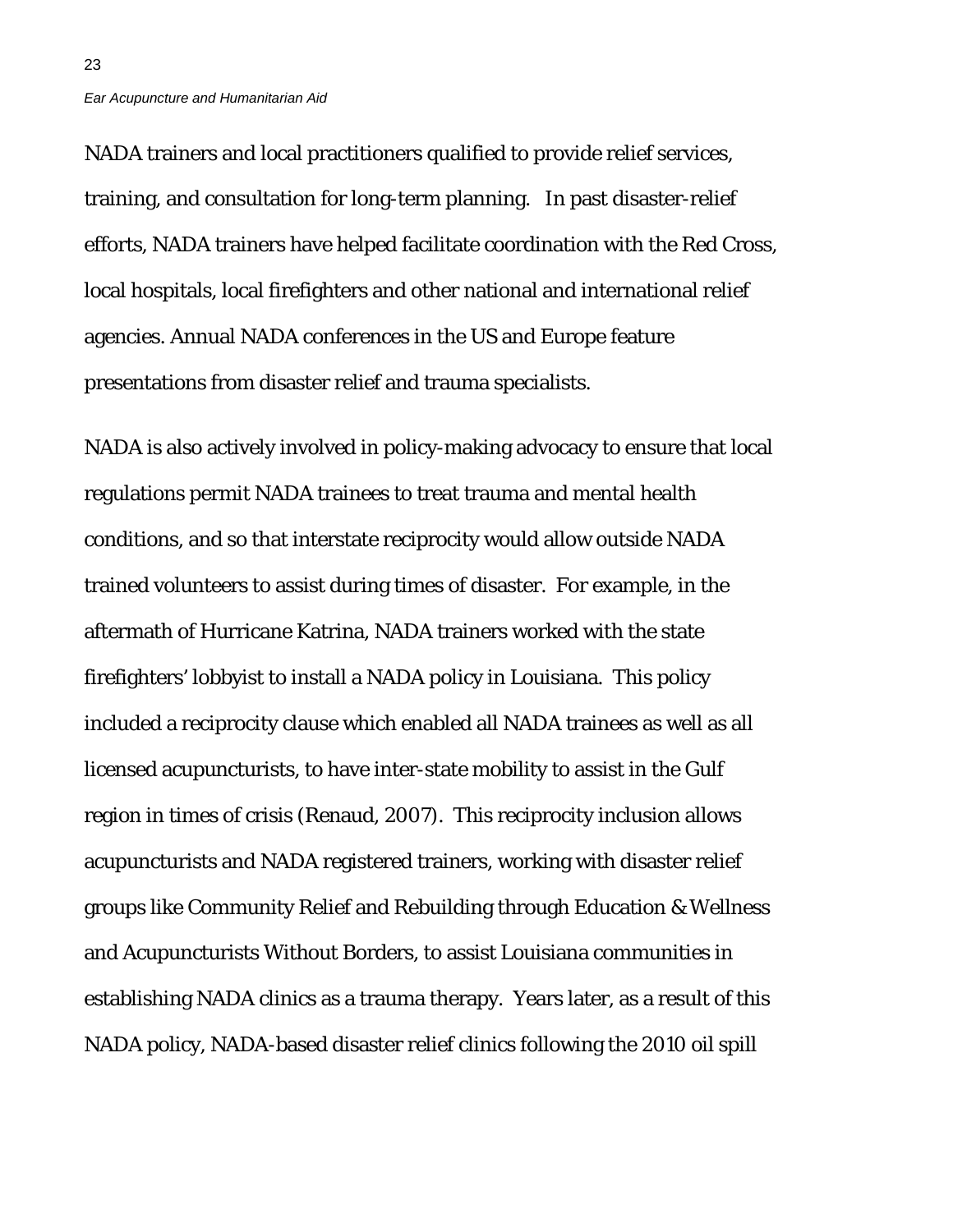were easily and cost-effectively established by local NADA trainees (Bursac, 2010).

### *How full body acupuncturists can help*

With these past efforts, several acupuncture-based humanitarian and international health development groups have emerged over the past few decades, including the Guatemalan Acupuncture and Medical Aid Project (Ibarra et al., 2004), the Pan African and Medical Aid Project (Mandell, 2011), the Beirut Acupuncture Project (Bernal, 2011), the Crossroads Border Project (2013) Acupuncture Ambassadors (2012), Acupuncture Relief Project (NADA, 2010) and Acupuncturists Without Borders (Fried, 2010). Within these groups, the NADA protocol is a common technique used for training and as therapy for a wide variety of health conditions and symptoms, as well as for general stress relief, relaxation, community support and wellness.

As these groups have demonstrated, acupuncturists arriving in the aftermath of a disaster can play a role in a community's recovery by facilitating immediate support and offering opportunities for capacity building and NADA training for local health personnel. Such acupuncturists interested in the field of disaster relief will benefit by receiving NADA training, so they can learn how to implement the NADA model. For groups like Acupuncturists Without Borders, in recent years, training local health workers in the NADA protocol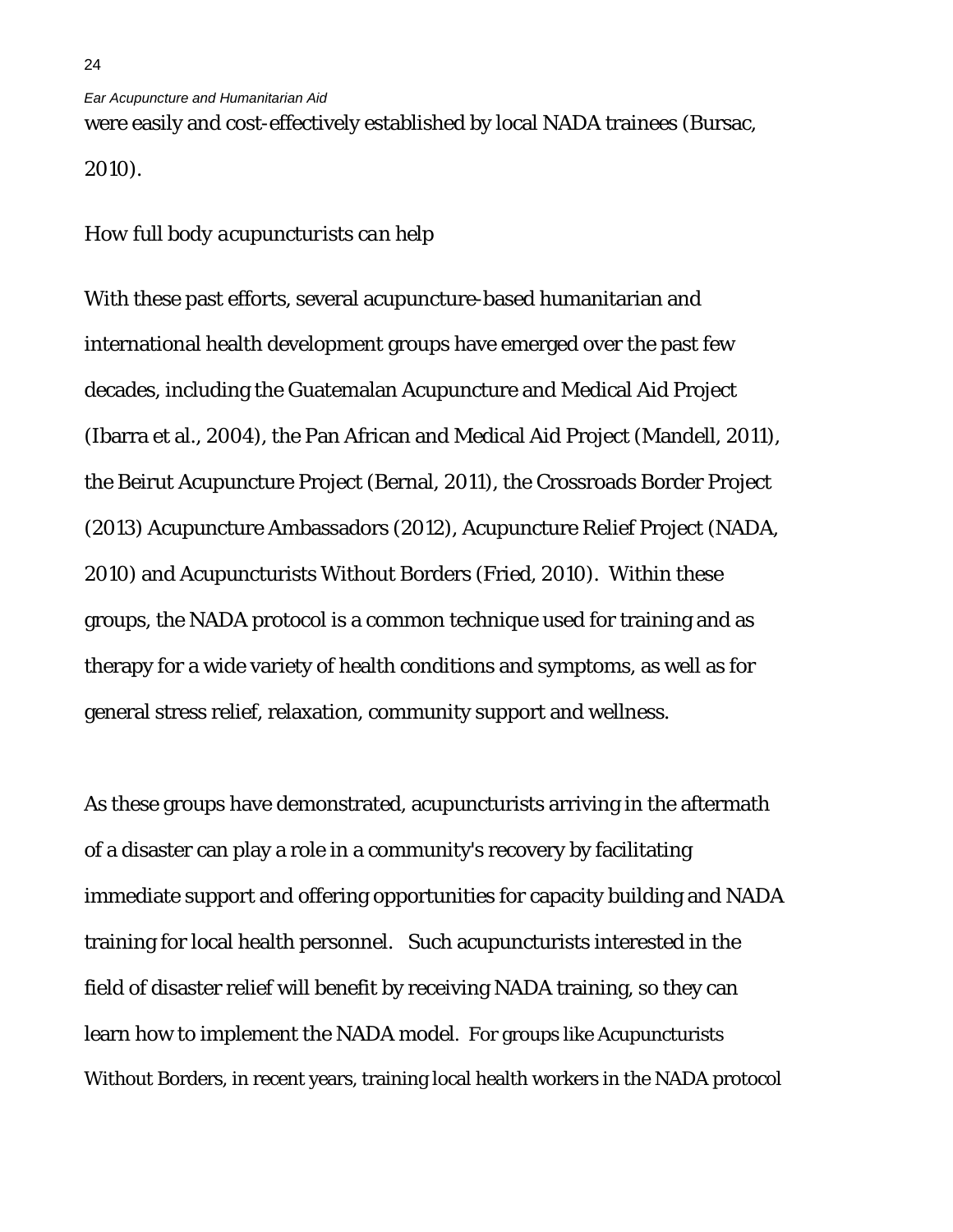has been a new approach to disaster relief. By using the NADA model, and combining this with the charitable efforts of outside volunteers, groups can build trust and facilitate sustainable long-term recovery efforts.

### **Conclusion**

25

Neither acupuncture, nor the NADA protocol, nor any single modality can provide sufficient help for populations affected by disaster, war, and widespread poverty. These situations pose unique challenges for all groups, including governmental, local agencies and outside aid programs. Humanitarian aid interventions must always be carried out in a careful, thoughtful and community-based manner, geared towards not only providing immediate assistance, but also working with local communities towards sustainable solutions. It is with this sensitive and grassroots spirit that the NADA model emerged in the 1970's heroin epidemic in the impoverished South Bronx, NY - a situation that required a culturally competent, drug-free, comprehensive, and sustainable approach which would address the root causes of addiction.

This model has since been implemented and its successes documented in numerous international relief efforts since the 1990s, and will continue to expand in the future. In response to disaster and war, the NADA model has demonstrated to be an appropriate humanitarian aid intervention for short-, medium-, and longterm recovery efforts. The versatility of the model makes it unique among other modalities, allowing it to fit in practically and cost-effectively with other community programs, whether their foci are physical, mental, or emotional health.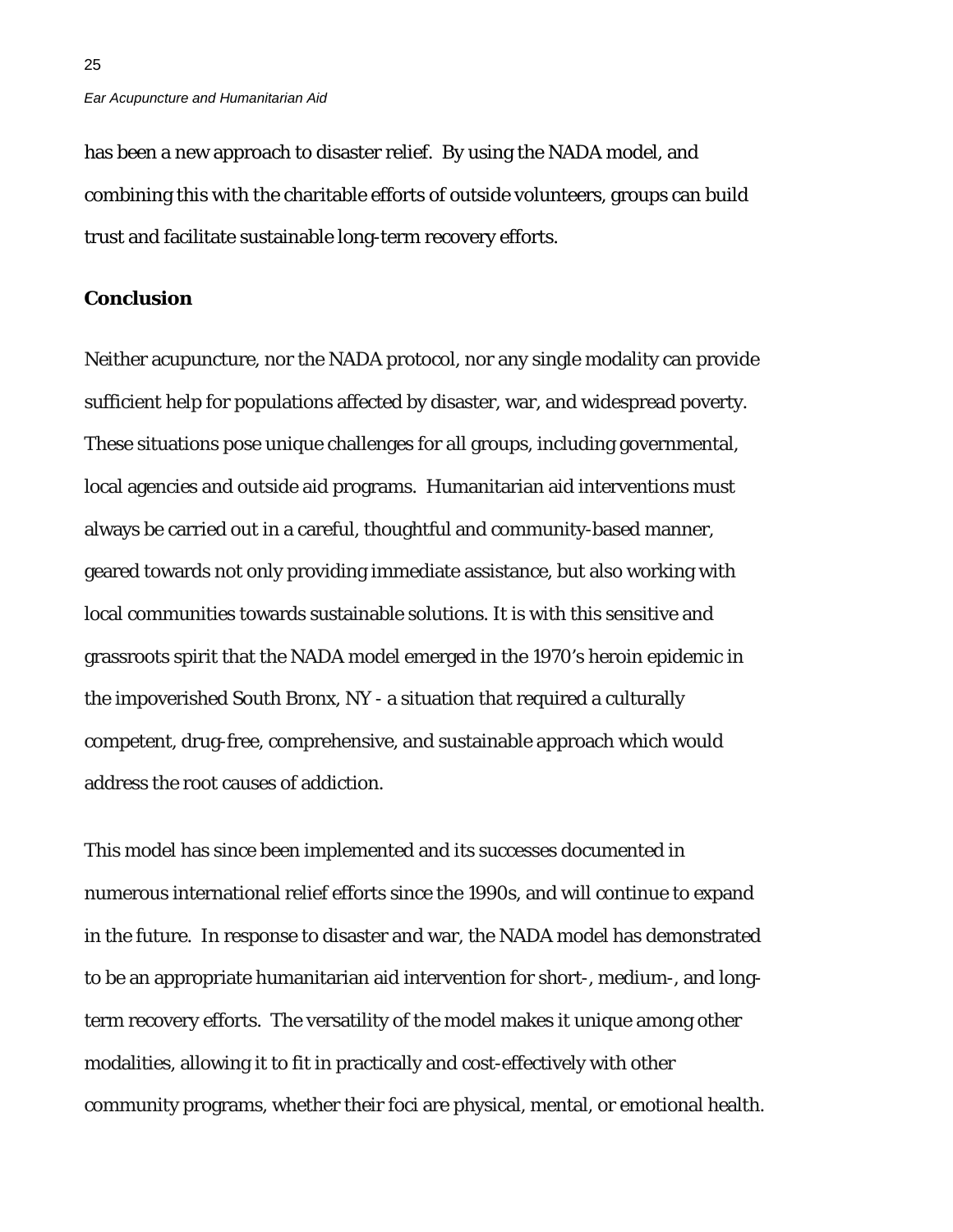As a non-verbal and communal healing process, and requiring no diagnosis in order to qualify for treatment, the NADA protocol is well suited for an array of environments, settings, and populations, and able to be provided by local, lay personnel. The entire NADA model, not just the specific ear acupuncture protocol, can be taught to local communities.

The US non-profit organization NADA is established and well-positioned to support individuals and agencies wishing to start a NADA model program. All health workers and groups involved in humanitarian aid at any level can benefit by learning about how the NADA model fits into their existing and future health work, as well as how to support other projects using this model. As the need for innovative, cost-effective, sustainable approaches in the field of humanitarian aid continues to grow, the future for this work lies in collaboration and complementary efforts. The NADA model can be part of this solution.

### **About the author**

Ryan Bemis DOM, MAOM is a NADA registered trainer and is certified by the state of New Mexico as a Doctor of Oriental Medicine and NADA supervisor. Ryan has been working internationally with NADA as a consultant, writer and advocate since 2007. With previous experience working as an addictions counselor, Ryan is director of Crossroads Community Acupuncture in Las Cruces and co-founder of the NADA Border Project in Mexico.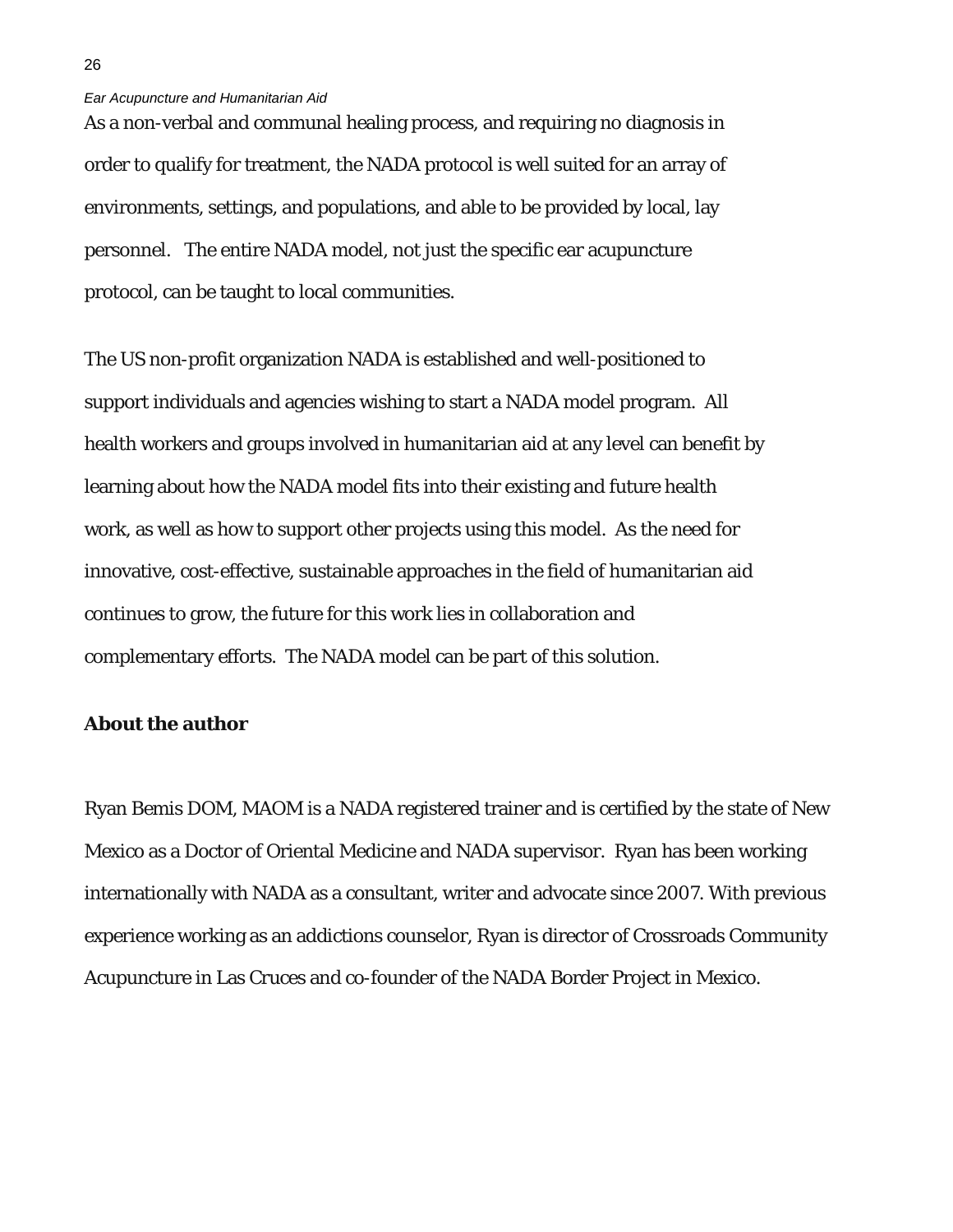**Editor:** Mateo Bernal

**Acknowledgements:** Many thanks to Jay Renaud, Kimberly Culligan, Sara Bursac

and Alexander Diaz for assistance in preparing this paper.

## **References**

*Acupuncture Ambassadors* (2012). *The Acupuncture Ambassadors Acupuncture Technician Basic Training Certification Course*. Retrieved from Acupuncture Ambassadors website: [http://acupunctureambassadors.org/what-t](http://acupunctureambassadors.org/what-)raining.html

Avants, S.K., Margolin, A., Holford, T.R., Kosten, T.R. (2000). A randomized controlled trial of auricular acupuncture for cocaine dependence. *Archives of Internal Medicine*, 160(5), 2305-2312.

Berman, A.H., Lundberg, U., Krook, A.L., Gyllenhammar, C. (2004). Treating drug using prison inmates with auricular acupuncture: a randomized controlled trial. *Journal of Substance Abuse Treatment.* 26(2), 95-102.

Berman AH, & Lundberg U. (2002). Auricular acupuncture in prison psychiatric units: a pilot study. *Acta Psychiatrica Scandinavica Supplementum*, 412, 52-7.

Bernal, M. (2011). *Healing in community: Finding health and freedom in a Palestinian refugee camp.* USA: Create Space Independent Publishing Platform.

Bezrucha, S. (2000). Medical tourism as medical harm to the third world: why? for whom? *Wilderness and Environmental Medicine*, 11, 77-78.

Birch, S.J.. & Felt, R.L. (1999). *Understanding acupuncture*. Edinburgh: Churchill Livingston.

Bursac, S. (2010, Sept.). Local ADSes bring relief and resilience to the Gulf. *Guidepoints: News from NADA Newsletter.* 1-3

Bursac, S. (2011, July). Missouri acu community mobilizes for Joplin. *Guidepoints: News from NADA Newsletter.*1-2

Carter, K.O., Olshan-Perlmutter, M., Norton, H.J. & Smith, M.O. (2011). NADA acupuncture prospective trial in patients with substance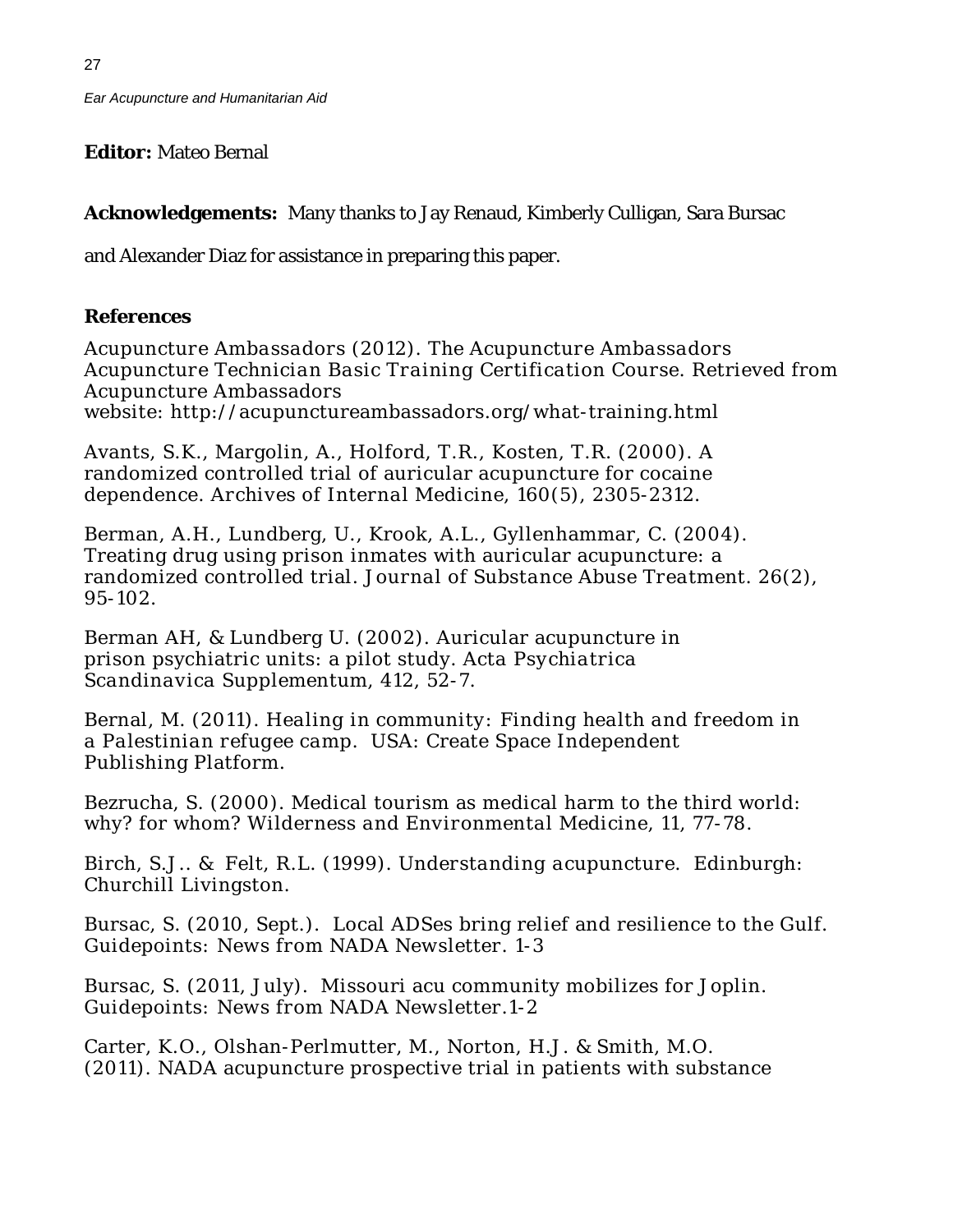use disorders and seven common health symptoms. *Medical Acupuncture,* 23(3), 131-135. doi:10.1089/acu.2010.0784

Center for Substance Abuse Treamtent. (2006). *Detoxification and substance abuse treatment; Treatment improvement protocol (TIP) series 45.* (DHHS Publicaton No. SMA 06-4131). Rockville, MD: Substance Abuse and Mental Health Services Administration.

Chang, B.H., Sommers, E., & Hertz, L. (2010). Acupuncture and relaxation response for substance use disorder recovery. *Journal of Substance Use*, 15(6), 390-401.

Cole, B., & Yarberry, M. (2011). NADA training provides PTSD relief in Haiti. *Deutsche Zeitschrift für Akupunktur,* 54, 21-24.

Cole, C. (2010, July). NADA treatments continue in Haiti. *Guidepoints: News from NADA Newsletter.* 1-2

*Crossroads Border Project.* (2013). Retrieved from Crossroads Community Acupuncture website*:* crossroadsacupuncture.com/borderproject

DARE Network Staff. (2011). *DARE Network 2011 Annual Report*. Retrieved from:

[http://www.darenetwork.com/images/d](http://www.darenetwork.com/images/)ocuments/2011dare\_annual\_report.p df

Department of Veterans Affairs and Department of Defense. (2010). *Clinical practice guideline for management of post-traumatic stress.* Retrieved from [http://www.healthquality.va.gov/Post\\_Traumatic\\_Stress\\_Disorder\\_PTSD.as](http://www.healthquality.va.gov/Post_Traumatic_Stress_Disorder_PTSD.asp) [p](http://www.healthquality.va.gov/Post_Traumatic_Stress_Disorder_PTSD.asp)

Dolan, S.D. & Menolascino, S. (2010, November). The legacy of St. Vincent's Hospital for trauma recovery. *Guidepoints: News from NADA Newsletter.* 1, 4-5

Fried, D. (2011). AWB training proves successful in Haiti. *Acupuncture Today, 1*2 (12). Retrieved from [http://www.acupuncturetoday.com/mpacms/at/article.php?id=32488.](http://www.acupuncturetoday.com/mpacms/at/article.php?id=32488)

Georgieff, S. (2010, August). AWB facilitates Chile earthquake response. *Acupuncture Today*, 11 (8).

Gori, L. & Firenzuoli, F. (2007). Ear acupuncture in European Traditional Medicine. *Evidence Based Complementary Alternative Medicine*, 4(Suppl. 1), 13–16. doi: [10.1093/ecam/nem106.](http://dx.doi.org/10.1093%2Fecam%2Fnem106)

Guan, L. (2011). The application of acupuncture in military medicine in China. *Medical Acupuncture,* 23(4), 275-279.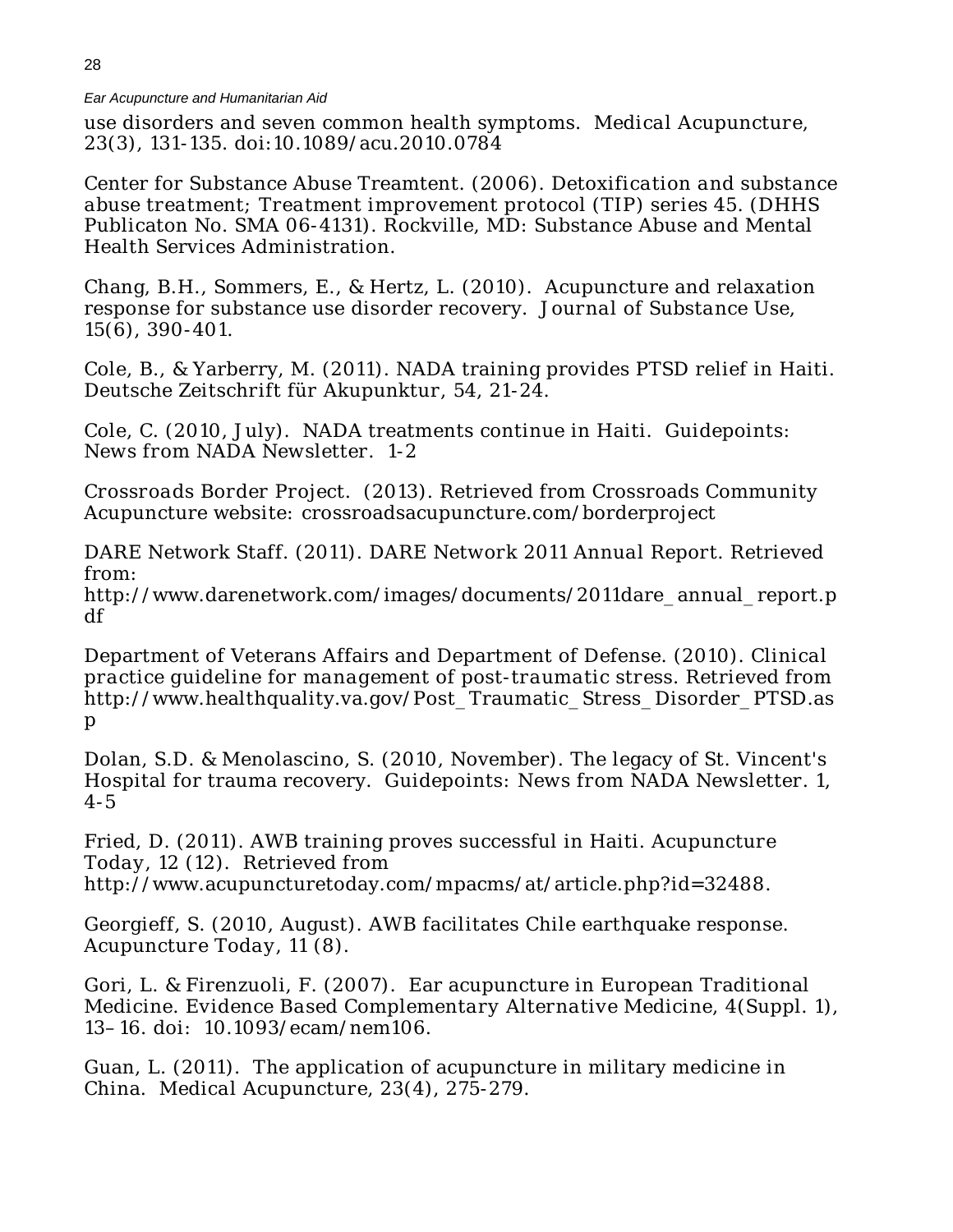Harding, C., Harris, A., & Chadwich, D. (2008). Auricular acupuncture: A novel treatment for vasomotor symptoms associated with luteinizinghormone releasing agonist treatment for prostate cancer. *BJU International,* 103(2), 186-190.

Ibarra, J., Melrood, L., Gentry, B., Solval-Gordillo, M., O'Brien, M.E., & Rosen, R. (2004, Fall). Acupuncture training: Guatemala community health workers experience. Alternative and Complementary Health Practices Section Newsletter. Retrieved from [http://www.apha.org/membergroups/newsletters/spignewsletters/alternat/](http://www.apha.org/membergroups/newsletters/spignewsletters/alternat/%20f%20%20%20%20%20%20%250D%20%20%20%20%20%20%20%20%20%20%20%20all04/default.htm#%7B226F9438-A896-4065-B8FE-97ABD14FB3E6)  [fall04/default.htm#{226F9438-A896-4065-B8FE-97ABD14FB3E6](http://www.apha.org/membergroups/newsletters/spignewsletters/alternat/%20f%20%20%20%20%20%20%250D%20%20%20%20%20%20%20%20%20%20%20%20all04/default.htm#%7B226F9438-A896-4065-B8FE-97ABD14FB3E6)

J&M Reports. (1997, December). Jesuit founder of Nepal's NADA dies in Kathmandu. Guidepoints: Acupuncture in Recovery. 1, 7.

J&M Reports. (2001a, October). NADA Protocol aids terror trauma victims. Guidepoints: Acupuncture in Recovery. 1, 7.

J&M Reports. (2001b, November). Disaster relief continues in lower Manhattan. Guidepoints: Acupuncture in Recovery. 2.

J&M Reports. (2001, December). Demand reduction plan aims at border refugees. Guidepoints: Acupuncture in Recovery. 1, 8.

J&M Reports. (May, 2002). Burma addicts begin care by local healers. Guidepoints: News from NADA. 3.

J&M Reports. (2002, December). Acupuncturists continue trauma mission in Honduras. *Guidepoints: News from NADA*. 6-7.

J&M Reports. (2003a, February). Program profile: St Vincent's Hospital Medical Center of New York. Ground Zero neighbor offers help for stress. *Guidepoints: News from NADA*, 3-4.

J&M Reports (2003b, September). Manhattan hospital braces for terrorism anniversary. *Guidepoints: Acupuncture in Recovery*, 3-4.

Janssen, P.A., Demorest, L.C., & Whynot, E.M. (2005). Acupuncture for substance abuse treatment in downtown eastside of Vancouver. *Journal of Urban Health: Bulletin of the New York Academy of Medicine,* 82 (2), 285- 295.

Johnson, D.A. (December 2010). Serving where service is needed: Haitian relief efforts include acupuncture*. Acupuncture Today*, 11 (12).

Kocherga, A. (2012, Sept. 11). Residents in violent border city use acupuncture to cope with trauma. *KVUE News.* Retrieved from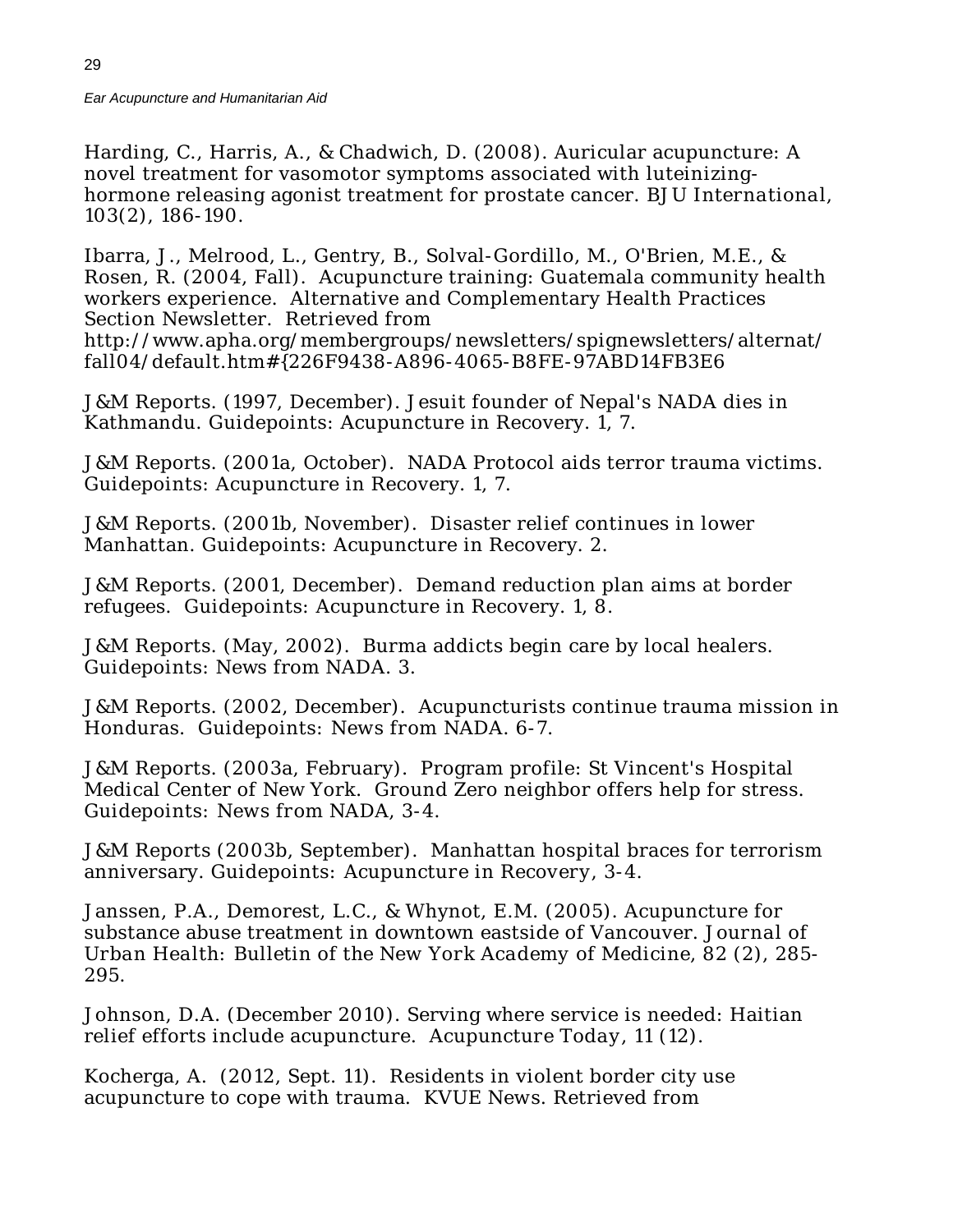[http://www.kvue.com/news/Residents-in-violent-border-city-use](http://www.kvue.com/news/Residents-in-violent-border-city-use-acupuncture-to-cope-with-trauma-169254316.html)[acupuncture-to-cope-with-trauma-169254316.html](http://www.kvue.com/news/Residents-in-violent-border-city-use-acupuncture-to-cope-with-trauma-169254316.html)

Mandell, R. (2011, July). Empowering locals to treat themselves: The Pan-African acupuncture project. *Guidepoints: News from NADA Newsletter,* 8-9.

Mitchell, E.R. (1995). *Fighting drug abuse with acupuncture-the treatment that works.* California, USA: Pacific View Press.

National Acupuncture Detoxification Association. (2004a, January). Trauma projects grow in New York region. *Guidepoints: News from NADA*, 1, 3.

National Acupuncture Detoxification Association.(2004b, May). Terrorism victims may qualify for acu care reimbursement. *Guidepoints: News from NADA*, 1, 7.

National Acupuncture Detoxification Association. (2005a, March). Chinatown: One site for 9/11 trauma clinic. *Guidepoints: News from NADA*, 8, 10, 12.

National Acupuncture Detoxification Association. (2005a, September). Acubased help heading to hurricane survivors. *Guidepoints: News from NADA*, 1.

National Acupuncture Detoxification Association. (2005b, September). New York agencies offer acu help for lingering terrorism trauma. *Guidepoints: News from NADA*, 6.

National Acupuncture Detoxification Association. (2005b, November). Acu community laboring to aid in hurricanes' aftermath. *Guidepoints: News from NADA*, 1, 10.

National Acupuncture Detoxification Association. (2006, March). Trauma victims worldwide lose a healer. *Guidepoints: News from NADA*, 7.

National Acupuncture Detoxification Association. (2008, March). Mayan health workers trained in acupuncture. Guidepoints: News from NADA, 1.

National Acupuncture Detoxification Association. (2009, November). Preparation paid off for Philippines disaster team. *Guidepoints: News from NADA*, 1-2.

National Acupuncture Detoxification Association. (2012). *Acupuncture Detoxification Specialist Training and Resource Manual.* Laramie, WY: NADA Literature Clearinghouse.

National Acupuncture Detoxification Association. (2013). National Acupuncture Detoxification Association website. Retrieved from <http://www.acudetox.com/about-nada/12-faqs>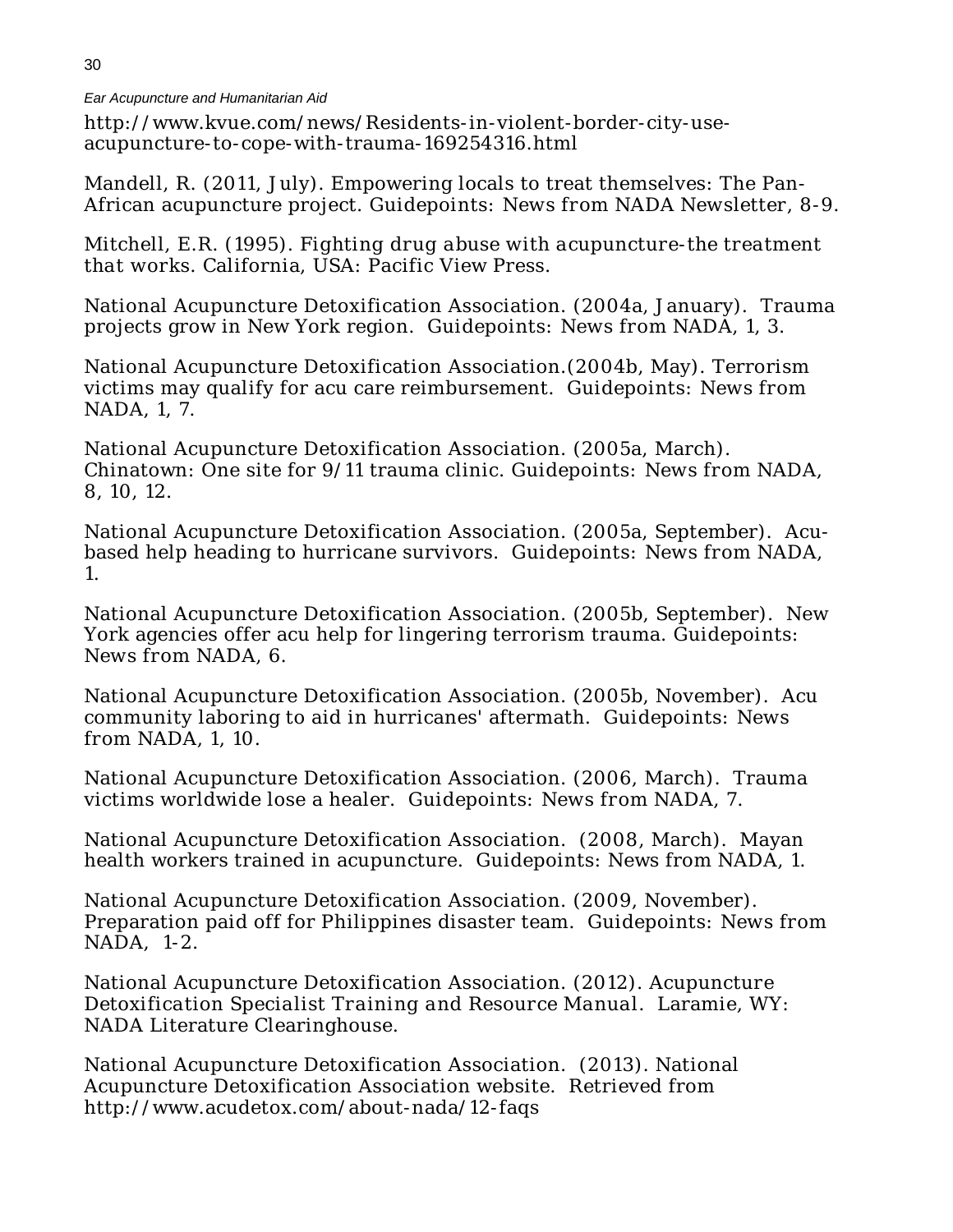Naku, C. (2010, Feb. 28). Trauma relief and school support for Kenyan refugees in Uganda. Retrieved from [www.realmedicinefoundation.org/initiative/update/trauma-relief-and](http://www.realmedicinefoundation.org/initiative/update/trauma-relief-and-school-support-for-kenyan-refugees-in-uganda)[school-support-for-kenyan-refugees-in-uganda](http://www.realmedicinefoundation.org/initiative/update/trauma-relief-and-school-support-for-kenyan-refugees-in-uganda)

Napolitano, V. (2002). *Migration, mujercitas, and medicine men: Living in urban Mexico.* Berkeley: University of California Press, 102-112.

Nixon, M.K., Cheng, M., & Cloutier, P. (2003). An open trial of auricular acupuncture for the treatment of repetitive self-injury in depressed adolescents. *Can Child Adolesc Psychiatr Rev*., 12(1): 10-2.

O'Regan, M. (2006, March.). Caring for the victims of the Pakistan earthquake: A report on operation heartbeat. *Acupuncture Today*, 7 (3).

Payer, K., Ots, T., Marktl, G., Pfeifer, F. & Lehofer, M. (2007). Patient satisfaction with the NADA protocol in a psychiatric ward: An observational study of practical application. *Deutsche Zeitschrift für Akupunktur,* 50, 10- 13.

Raneri, J. (2010, May). NADA lives in Haiti. *Guidepoints: News from NADA,*  7.

Renaud, J. (2007, September). Disaster spurs Louisiana to okay ADS-Friendly Law. *Guidepoints: News from NADA*, 1, 10.

Roberts, M. (1995). Duffel bag medicine. *JAMA*, *295*(13), 1491-1492.

Russell, L.C., Sharp, B., & Gilbertson, B. (2000). Acupuncture for addicted patients with chronic histories of arrest: A pilot study of the Consortium Treatment Center. *Journal of Substance Abuse Treatment*, 19, 199-205.

Santasiero, R. P. & Neussle, G. (2007). Cost-effectiveness of auricular acupuncture for treating substance abuse in an HMO setting: A pilot study. *Medical Acupuncture,* 16, 3.

Shwartz, M., Saitz, R., Mulvey, K. & Brannigan, P. (1999). The value of acupuncture detoxification programs in a substance abuse treatment system. *Journal of Substance Abuse Treatment*, 17(4): 305-312.

Schnabel, G. (2011). Gaza residents empowered to treat trauma. *Guidepoints: News from NADA*.

Shah, S.A. (2007). Ethnomedical best practices for international psychosocial efforts in disaster and trauma. In J.P Wilson & C.S. Tang (Eds.), *Cross Cultural Assessment of Psychological Trauma and PTSD* (51- 64)*.* NY: Springer-Verlag. Retrieved from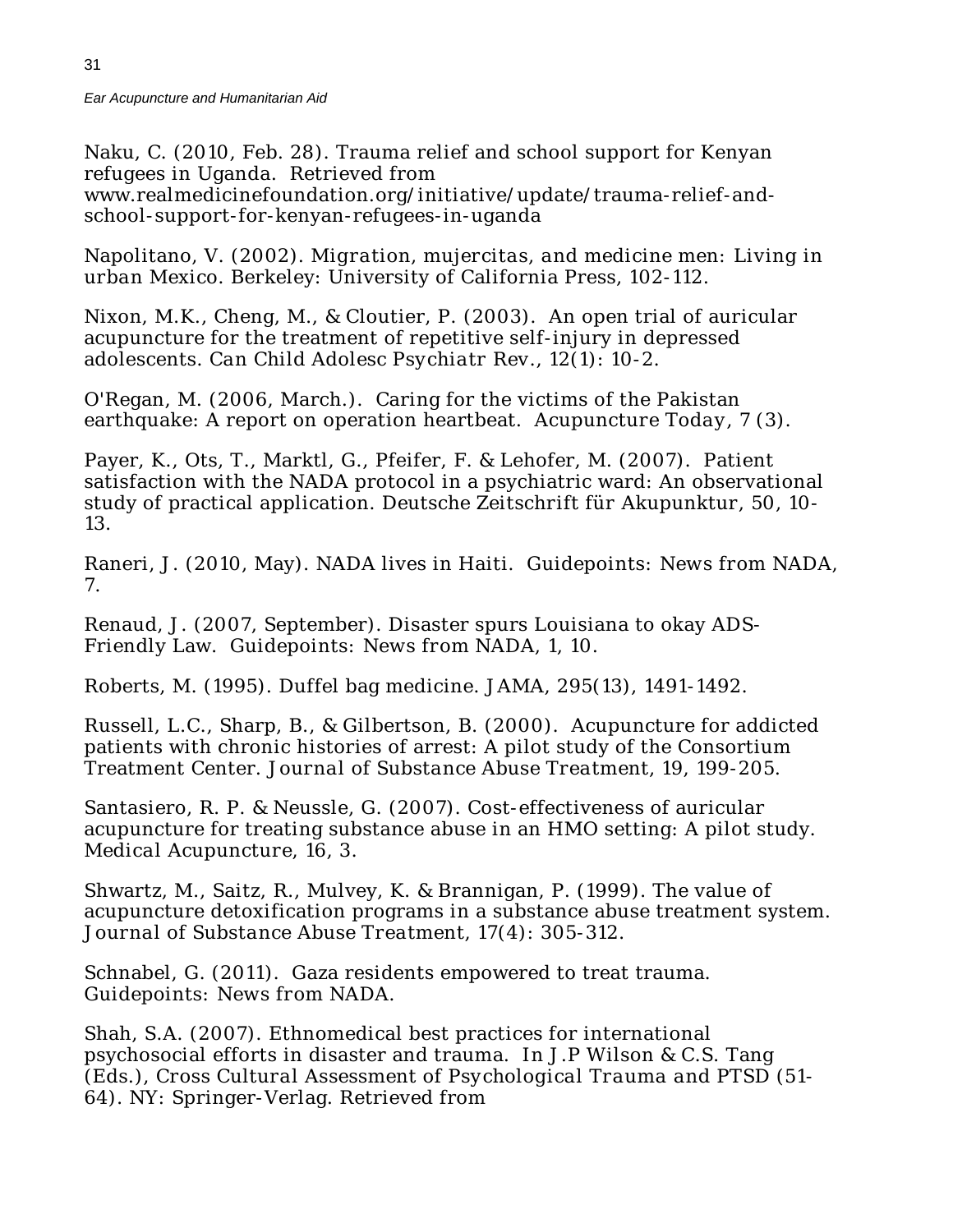[http://www.siddharthshah.com/attachments/068\\_Ethnomedical\\_Chapter.pd](http://www.siddharthshah.com/attachments/068_Ethnomedical_Chapter.pdf) f

Smith, Michael. (2010). Ear acupuncture in addiction treatment: NADA protocol. In D. Brizer & R. Castenada (Eds.), *Clinical Addiction Psychiatry*  (232-236).Cambridge: Cambridge University Press.

Sommers, B. & Porter, K. (2011). Public health initiatives bring acupuncture to natural disaster survivors. *Acupuncture Today,* 12 (11).

Stuyt, E.B., & Meeker, J.L. (2006). Benefits of auricular acupuncture in tobacco-free inpatient dual-diagnosis treatment. *Journal of Dual Diagnosis*, 2(4), 41-52.

Summerfield, D. (1999). A critique of seven assumptions behind psychological trauma programs in war-affected areas. *Social Science & Medicine,* 48, 1449-1462.

Toomim, R. & Williams, D. (2005, December). Sarasota acupuncturists assist coast guard hurricane responders. *Acupuncture Today*, 6(12).

Torres, M. & Berza, K.A.D. (2010). Recognizing the role of community health workers in Philippine health care. *Tambalan: Newsletter for the Council for Health and Development*. Retrieved from [http://www.tambalanonline.chdphilippines.org/past\\_issues/janjul10/Recog](http://www.tambalanonline.chdphilippines.org/past_issues/janjul10/Recognizing%20the%20role%20of%20Community%20Health%20Workers%20in%20Philippine%20health%20care.htm) [nizing%20the%20role%20of%20Community%20Health%20Workers%20in%2](http://www.tambalanonline.chdphilippines.org/past_issues/janjul10/Recognizing%20the%20role%20of%20Community%20Health%20Workers%20in%20Philippine%20health%20care.htm) [0Philippine%20health%20care.htm](http://www.tambalanonline.chdphilippines.org/past_issues/janjul10/Recognizing%20the%20role%20of%20Community%20Health%20Workers%20in%20Philippine%20health%20care.htm)

United Nations: Office on Drugs and Crime. (2006). *Drug dependence treatment: Interventions for drug users in prison.* Retrieved from [http://www.unodc.org/docs/treatment/111\\_PRISON.pdf](http://www.unodc.org/docs/treatment/111_PRISON.pdf)

Valentine, V. (2005). Health for the Masses: China's 'Barefoot Doctors.' *National Public Radio.* Retrieved from <http://www.npr.org/templates/story/story.php?storyId=4990242>

Valois, B., Young, T.E., Robinson, N., McCourt, C., & Maher, E. (2012). NADA ear acupuncture for breast cancer treatment-related hot flashes and night sweats: An observational study. *Medical Acupuncture.* 24(4), 256- 268.

Van Tilburg, C. (1995). Attitudes toward medical aid to developing countries. Wilderness and Environmental Medicine, 6, 264-268.

Voyles, C. (2001, September). When trauma lingers. Guidepoints: Acupuncture in Recovery, 4.